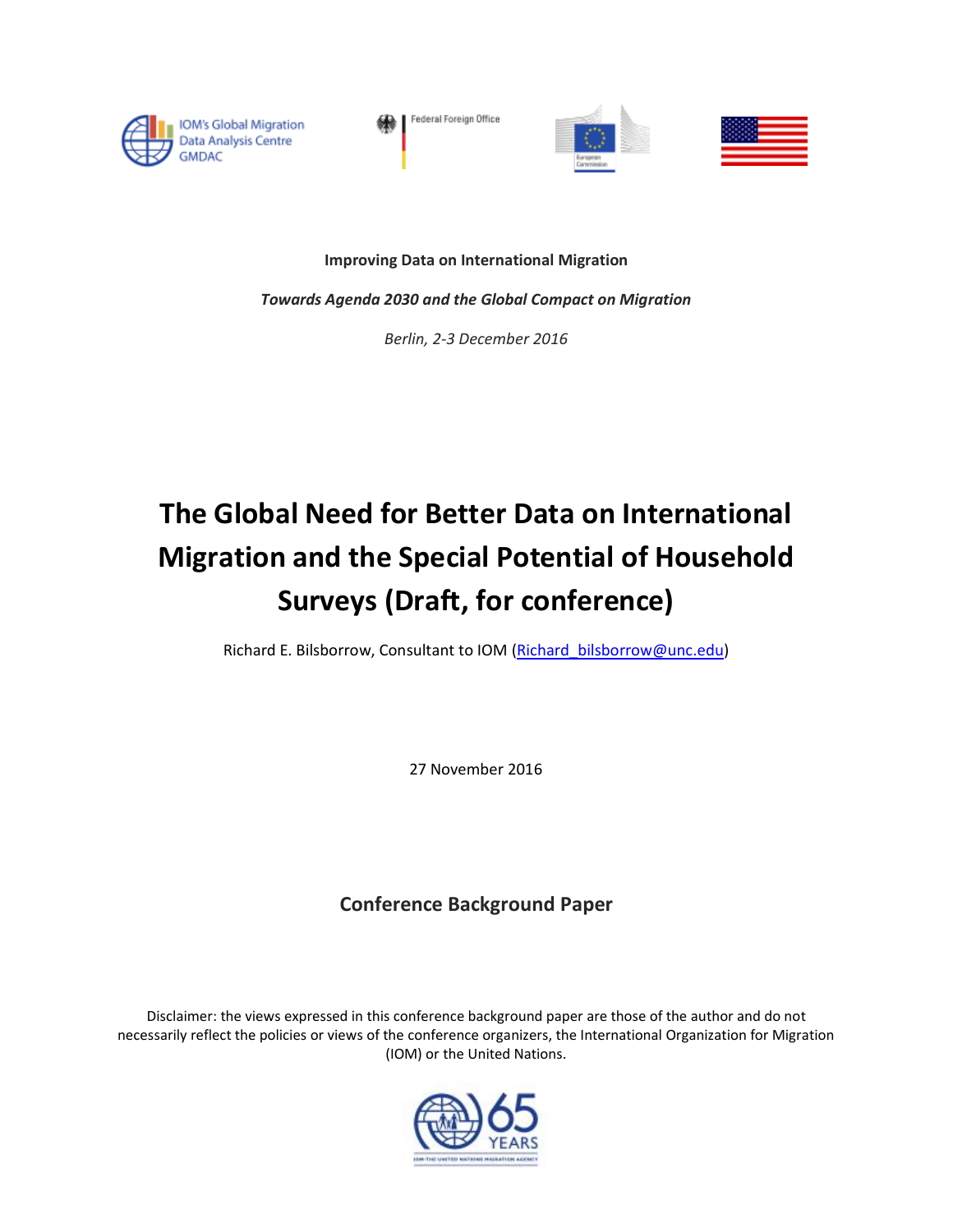#### **I. Antecedents: The Need for Better Data on International Migration as Recognized by International Organizations and in International Fora**

The generally positive effect of international migration on migrants and on development in countries of origin and destination has come to be recognized in UN documents including Reports of the Secretary General as well as in academic studies. Furthermore, continuing and widening income/wage gaps between developed and developing countries, conflicts within countries and externally, wide differences in fertility/mortality and population growth and aging, natural disasters and climate change, differences in the timing of economic cycles and crises around the world, increasingly global and interconnected international trade and production, and the vast and continuing improvements in communications and transportation systems all point to international migration being an even more important factor in socio-economic change and policy debates through the twenty-first century. And yet data on the international migration of people is said to be much inferior to that of goods and capital, amounting to "an enormous blind spot" (CDG, 2009, p. v). This limits our knowledge of not only the facts of migration flows and stocks but also of how to utilize data to "maximize the benefits and minimize the costs of migration for sending and receiving countries … and has stunted global understanding and domestic political discourse on a critical development issue" (*ibid*.). Governments have yet to agree, at the global level, much less implement, actions and measures to improve data on international migration.

For some decades, UN and other international organizations, many governments, and other stakeholders in many international fora have recognized deficiencies in the data and understanding of international migration and its relationships with development, leading to many recommendations, but it is sufficient here to focus on the past three years as there has been much fruitful discussion.

For example, in a Resolution on International Migration and Development adopted by the General Assembly on 19 December 2014 (UN, 2014), the Assembly referenced previous resolutions since 2003 on the topic, including noting the important and complex inter-relationships between migration and development, the frequent vulnerability of migrants including trafficked women and children and other human rights violations, the importance of remittance flows for recipient households' welfare and reducing poverty, the high costs of sending remittances, the challenges of irregular migration, the need to reduce fees paid to labor recruiters, and the importance of recognizing the contribution of international migration to helping countries meet the Millennium Development Goals (though it was not mentioned in the MDGs), and hence to be taken into account in the ongoing development of the new Sustainable Development Goals (SDGs). The Resolution also directly addressed the issue of data inadequacy and its relationship to policy as follows:

…*Emphasizes* the need for reliable, accurate, disaggregated, nationally relevant and internationally comparable statistical data and indicators on international migration, including, when possible, on the contributions of migrants to development in both countries of origin and countries of destination in order to facilitate the design of evidence-based policymaking and decision-making in all relevant aspects of sustainable development, and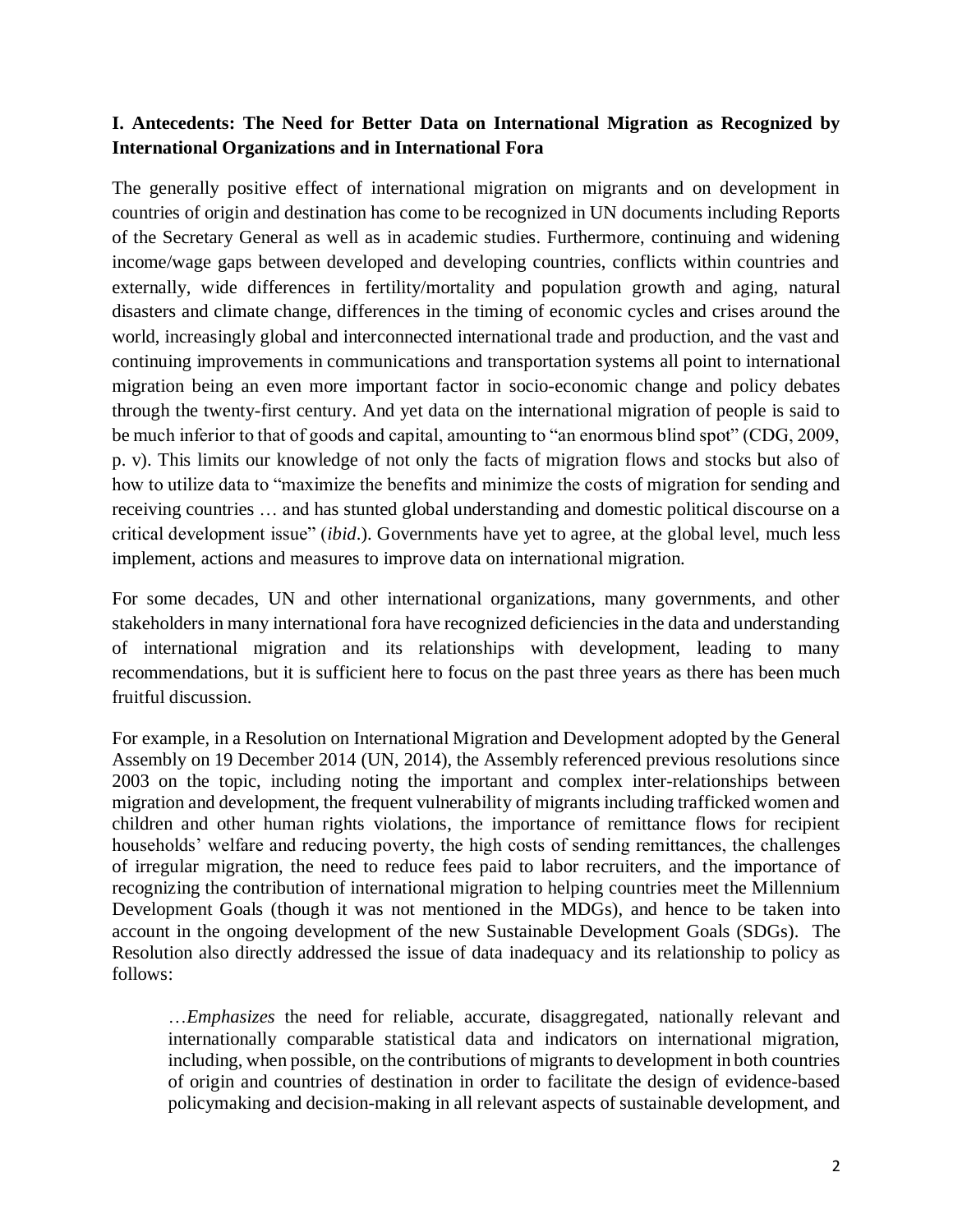in this regard invites the entities of the United Nations system and other relevant international organizations and multilateral institutions, in accordance with their mandates and as appropriate, to assist Member States in their capacity building efforts in this matter (Paragraph 27).

Following this, in the UN (2015) Declaration from the meeting on Financing for Development, in Addis Ababa, the final declaration stated:

We recognize the positive contribution of migrants for inclusive growth and sustainable development in countries of origin and transit and destination countries. Remittances from migrant workers, half … women, are typically wages transferred to families, primarily to meet part of the needs of the recipient households… We will work to ensure that adequate and affordable financial services are available to migrants and their families in both home and host countries…towards reducing the average transaction cost of migrant remittances by 2030 to less than 3 per cent of the amount transferred… We will support national authorities to address the most significant obstacles to the continued flow of remittances, such as the trend of banks withdrawing services, to work towards access to remittance transfer services across borders. (para.40) …. High-quality disaggregated data is an essential input for smart and transparent decision-making, including in support of the post-2015 agenda and its means of implementation, and can improve policy-making at all levels. (para. 125) … We will seek to increase and use high-quality, timely and reliable data disaggregated by sex, age, geography, income, race, ethnicity, migratory status … (para. 126)

While there is no mention of (either internal or) international migration in development in the MDGs, in the new SDGs there are several places where the importance of international migration is noted, in target 10.7, under Goal 10 to reduce inequality within and among countries: "Promote orderly, safe, regular (meaning "legal", presumably) and responsible migration and mobility of people, including through the implementation of planned and well-managed migration policies." Currently in Europe and elsewhere, the world is searching for a successful and humane way to manage the huge numbers of asylum seekers displaced from Syria and elsewhere in the Middle East, most seeking refugee status in Europe. Target 10.c states that a goal is to "reduce to 3 per cent the cost of [sending] migrant remittances" to developing countries (compared to the mean cost of 7.5% in 2015). The other place where international migration is specifically mentioned is with respect to the topics of forced labor, human trafficking, and child labor, and more generally protecting labor rights as human rights, as mentioned in targets 8.7-8.8, "including migrant workers, in particular women".

It is well known that international migration has been a powerful mechanism for millions of families in developing countries to improve their lives through the remittances sent back to origin households and communities from household members migrating to developed countries, with such total transfers reaching \$432 billion in 2015 (worldbank.org, cited in UN, 2016). This reduces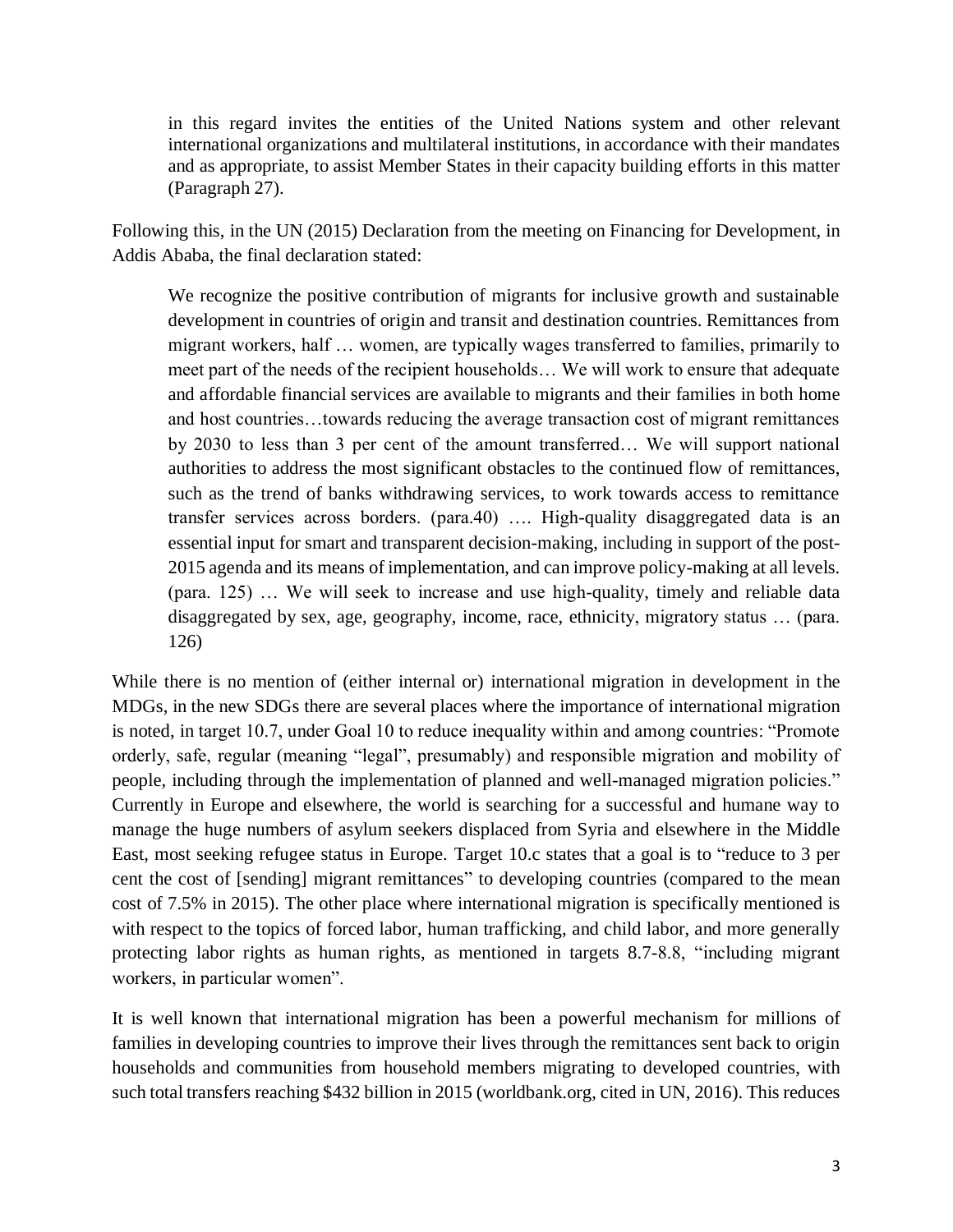poverty and often also increases school attendance and improves health, consumption and production patterns and changes gender roles (e.g., Assad, 2010). But perhaps because international migration continues to be a hot potato for many developed countries, this benefit is not recognized in goal 17 of the SDGs, in the discussion of the need to mobilize resources for development.

The new SDGs, targets, and indicators (much expanded from the MDGs) require a vast increase in global efforts and therefore capacities to measure and monitor progress towards meeting them. Thus with respect to migration, governments and international organizations will need to measure and report on progress in implementing "well-managed migration policies", to enhance the wellbeing of migrants, combat trafficking, and reduce remittance transfer costs and labor recruitment costs. But given the key role of international migration widely recognized in development, much more and better data will be needed on the numbers and characteristics of international migrants, their origins and destinations, reasons and mechanisms for moving, the determinants of migration, and the multidimensional consequences of migration for the migrants and their households, communities and countries of origin and destination.

These challenges are highlighted in the 2016 report of the UN Secretary General on *International Migration and Development*, in sections C and D titled "leveraging migration for development" and "improving migration data and research", respectively. Section C describes the joint role of UNDP and IOM "to mainstream migration in national development plans and strategies…to strengthen the role of local governments, migrants and other actors…and linking remittances to financial services …to maximize the development impact of remittances…and the role of diaspora investments in creating employment opportunities". Section D notes that UN DESA and IOM presented a handbook on migration and development prepared by the Global Migration Group, with support from KNOMAD (Global Knowledge Partnership on Migration and Development), and mentions efforts to improve migration data in Africa and the work of ECE in seeking to harmonize concepts and definitions for measuring migration and its impacts across Europe, including circular migration.

Data issues will continue to receive additional attention leading up to the creation of a 'global compact on migration' set out in the 2016 *New York Declaration for Refugees and Migrants*. This declaration states:

We are determined to address the root causes of large movements of refugees and migrants, including through increased efforts aimed at early prevention of crisis situations based on preventive diplomacy … (para. 12) …The implementation of all relevant provisions of the 2030 Agenda for Sustainable Development will enable the positive contribution that migrants are making to sustainable development to be reinforced. At the same time, it will address many of the root causes of forced displacement, helping to create more favorable conditions in countries of origin. Meeting today, a year after our adoption of the 2030 Agenda, we are determined to realize the full potential of that Agenda for refugees and migrants (para. 17). In addition, "we recognize the importance of improved data collection, particularly by national authorities, and will enhance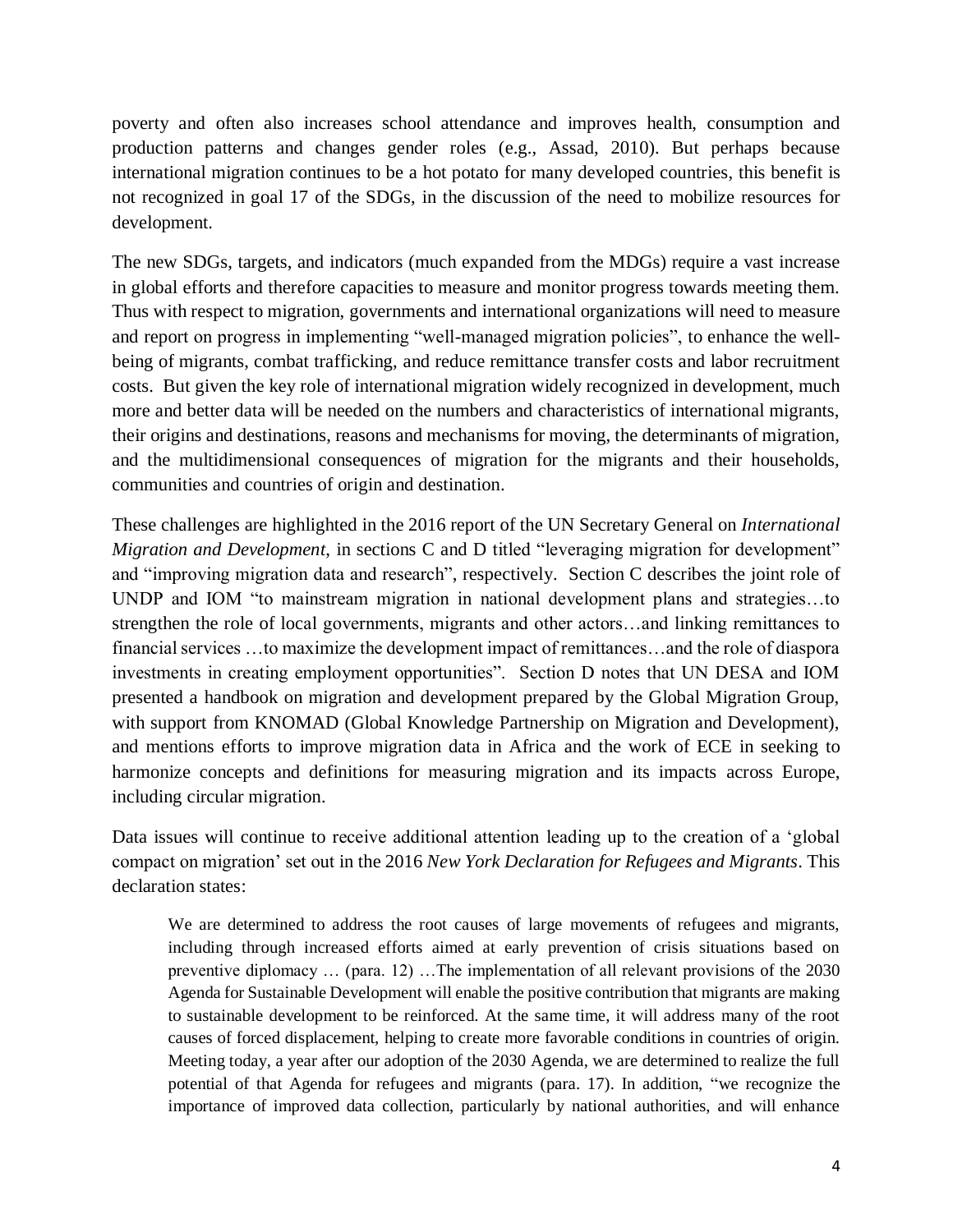international cooperation to this end, including through capacity-building, financial support and technical assistance. Such data should be disaggregated by sex and age and include information on regular and irregular flows, the economic impacts of migration and refugee movements, human trafficking, the needs of refugees, migrants and host communities and other issues" (para. 40). Migrants can make positive and profound contributions to economic and social development in their host societies and to global wealth creation. They can help to respond to demographic trends, labor shortages and other challenges in host societies, and add fresh skills and dynamism to the latter's economies. We recognize the development benefits of migration to countries of origin, including through the involvement of *diasporas* in economic development and reconstruction. We will commit to reducing the costs of labor migration and promote ethical recruitment policies and practices between sending and receiving countries. We will promote faster, cheaper and safer transfers of migrant remittances (para. 46). We commit to strengthening global governance of migration… and welcome the agreement to bring the International Organization for Migration (IOM), an organization regarded by its Member States as the global lead agency on migration, into a closer legal and working relationship with the United Nations … which will assist and protect migrants more comprehensively, help States to address migration issues and promote better coherence between migration and related policy domains" (para. 49).

Thus there is much to be done, and much under way, which we now review.

#### **II. Existing Sources of Data and Their Inherent Limitations**

First, a brief review of existing sources of data on migration is in order. The two main traditional sources of comprehensive demographic data in countries are national censuses of population and continuous population registers, overseen by governments, usually the government census and/or statistical office. For international migrants (immigrants and emigrants), additional data sources may also provide useful data, first, administrative sources such as (a) registers of foreign workers (with work permits or not) or of foreigners (taken as non-citizens usually) living in the country; and (b) admission/border statistics to review people entering and leaving the country by crossing the border or entering/departing from a land crossing or sea or air-port. These existing sources have shortcomings in their coverage of persons entering/leaving, the data they collect on those persons, or both, but have much potential to be improved (see UN recommendations including UN [1998] and Bilsborrow et al. [1997]). In addition, data could be collected from household surveys, either existing ones by adding questions on international migration or new, specialized surveys. This is discussed below.

For most countries in the world, the main data sources on international migration are population censuses, again along with continuous population registers in the minority of countries which have them. Most censuses have data for each person only on the place/country and date of birth, i.e., the foreign born population: This continues to be the main source used of necessity by the United Nations Population Division for about two thirds of the countries it compiles data for (see International Migration Wall Charts, 2006, 2009, 2013, 2015, and excel files). This provides only *lifetime* migration stocks, which is of limited interest for government policy and the SDGs, since it says nothing about recent migration flows in or out of the country. It was *recommended* at the UN Expert Meeting in 2006 on International Migration Data and repeated by CDG (2009, p.2),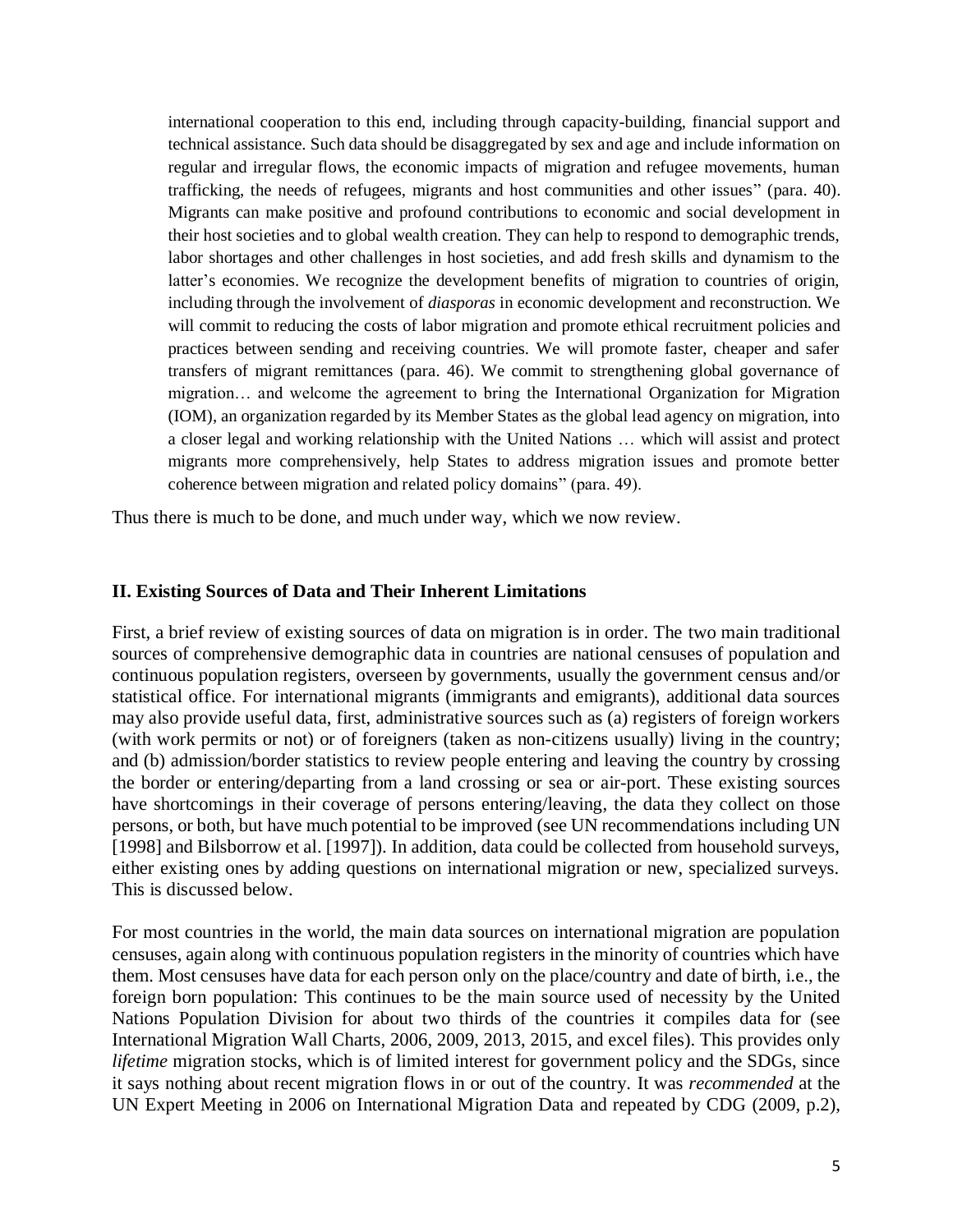that countries in the 2010 round of population censuses collect data on all three aspects of international migration: country of birth, country of citizenship, and country of previous residence (including whether arrived in current country within the past x years, or date of arrival: see UN Statistical Office, forthcoming).

The CDG also made *four other recommendations*: better exploit existing administrative data sources, from population registers to registers of foreigners or foreign workers; compile data from existing Labor Force Surveys in a harmonized data base; (have governments) provide public access to micro data files on individuals and households, while protecting confidentiality; and create and insert special modules on migration in existing household survey programs, including Labor Force Surveys.

The CDG noted some significant advances in data on international migration already under way at that time at various organizations, including the UN Population Division's creating a Global Migration Database, originally with estimates of the stock of international migrants by not only total persons (as in its periodic Wall Charts) but broken down by sex, age and country of birth; more recently, the UNPD has developed estimates of annual migration flows between countries, which must involve considerable modeling and guesstimating, given the many countries still without basic data. Other organizations compiling better and harmonized data for their countries/region include the OECD for its member countries, UNHCR on refugees, Eurostat, the UN ECLAC for Latin American countries, the Migration Policy Institute's MPI Data Hub, the World Bank, and the University of Sussex's Global Migrant Origin Database.

With respect to the five recommendations of CDG, some progress was already being made at that time and has continued since. Regarding censuses, for example, in the 2000 round of censuses, conducted by around 90% of the world's countries (between 1995 and 2004), 79% of those collected country of birth, 55% country of citizenship, and 36% country of previous residence five years ago. Certainly there has been some increase in these percentages, which must be available now for the 2010 round of censuses (2005-2014) from the UN Statistical Office.

With respect to administrative data, improvements usually need to begin, at the country level, with better data sharing and collaboration in methodology and definitions between the Ministry of Interior (and others involved with data on immigrants) and the National Statistical Office, which is occurring but slowly. Regarding recommendation 3 on labor force surveys, some developing countries have had added modules of questions on international migration, beginning with four countries incorporating experimental modules around 2006: Armenia, Egypt, Thailand and Ecuador. Data for the first three were analyzed and published, yielding interesting findings, but in Thailand fewer than 1% of the households in the sample had a recent emigrant, too few for much analysis (Bilsborrow, 2008). Other countries have since tried expanded modules, including Moldova and Ukraine (ILO, 2013a,b), and the EU has developed a common set of questions included in all member countries' labor force surveys leading to an annual updated data base.

With respect to the fourth CDG recommendation, there continues to be progress in countries making micro data files available, with most developed countries and countries in Latin America making census samples or whole census files publicly available, as well as data from labor force and other government-sponsored surveys in the case of Latin America through DOCPAL and then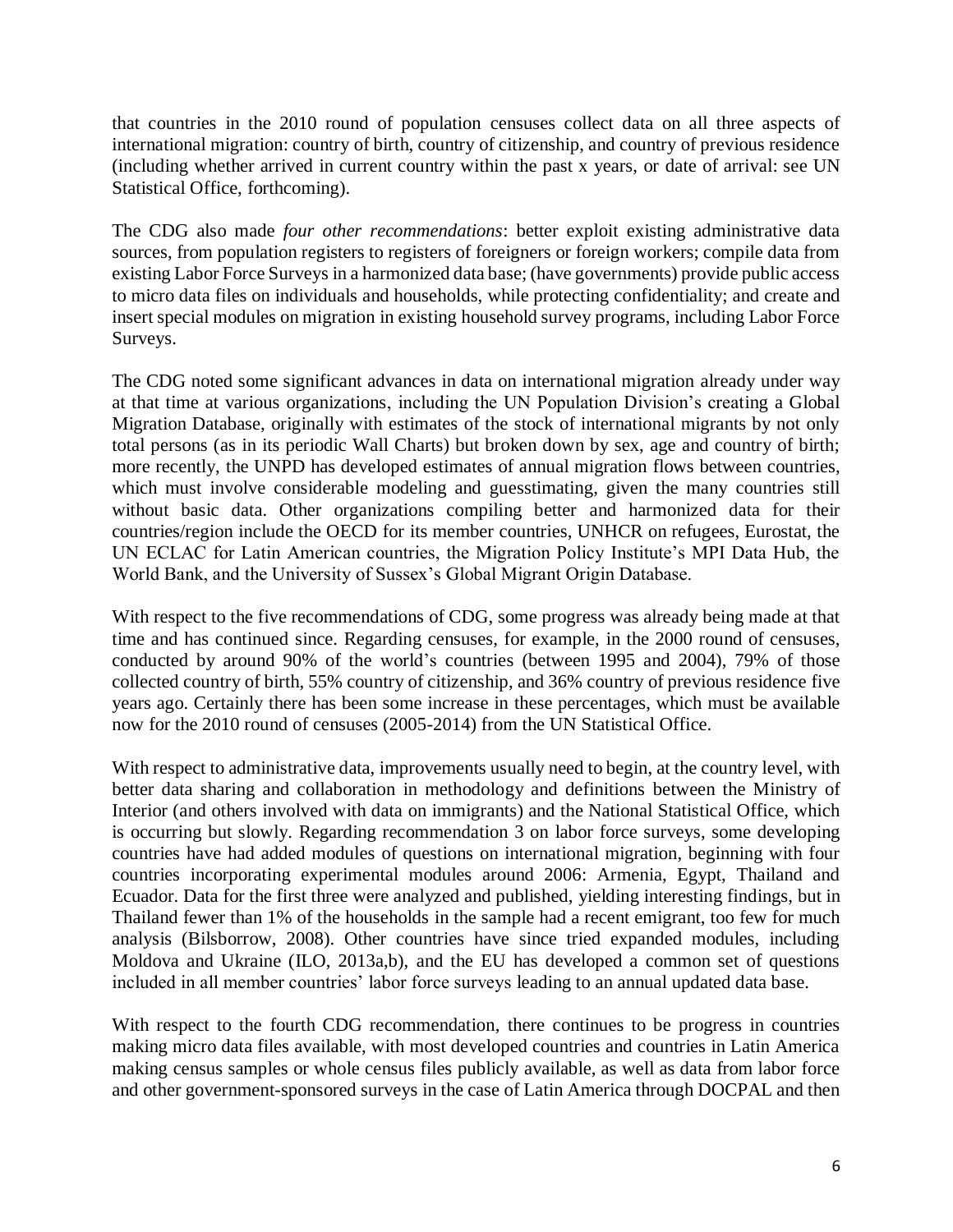SOMEDE, based at CEPAL, Santiago, Chile. However, China, most countries in the Middle East and Africa, and many other primarily developing countries still do not make micro files available, even when funded by external sources and even to other government agencies or scholars or universities in their own country. Evidently funding sources should insist on the data being made public as a condition of providing funding. For example, the World Bank took much longer than DHS (started by its predecessor, the World Fertility Survey, in 1967-83) to make data files available from its Living Standards Measurement Surveys, mostly since around 2000; and in a project in 2009-2011 to fund the collection of data on migration in six Sub-Saharan African countries, the Bank committed to make all the data publicly available on its website as a condition of supporting the data collection institution in the country, which was facilitated by the fact that in all cases the institution was not a government agency but rather a private survey firm or university center. In Nigeria, for example, it was impossible for the collaborating university to even obtain special tabulations on the distribution of international migrants by state, much less a sample of the most recent 2006 census of population to develop the sample frame. Finally, in recent decades micro data files for 82 countries (277 censuses) have been collected and harmonized from censuses of population by the Integrated Public Use Microdata Series-International (IPUMS-I) project at the University of Minnesota (USA).<sup>1</sup> Still this is less than half the countries administering censuses in the last two rounds.

The last CDG recommendation was to "include migration modules on more existing household surveys". Such modules could be for immigration, emigration, return migration, and/or remittances. This could include a core module for all countries plus optional modules to add according to country needs and interests. Adding modules to existing surveys evidently has a huge advantage in terms of cost, as it involves only the small marginal cost of adding questions to an ongoing survey program already funded. This implies some small increase in the length of the questionnaire (a bit more paper, and/or programming time to program the questionnaire in a tablet), in time for interviewer training, a few minutes more to conduct the interview, and in the time to enter, clean and analyze the additional data. Summing all these gives the total marginal cost of adding questions, which seems unlikely to exceed 5% of the total survey cost. Nevertheless, to do this, to assess the usefulness of adding questions on migration to an existing household surveys, several questions need to be asked first, relating to the peculiar characteristics of international migration, especially the rareness of international migrants ("rare elements": see Kish, 1965; Sudman et al., 1988), particularly recent immigrants or emigrants, in a country's total population. Thus, the UNPD 2009 Wall Chart on International Migration estimated 214 million persons lived in a country other than that of their birth, 3.1 % of the world total). This is the total accumulated stock, a stock which was 10% or 20% or more in some of the major developed countries of preferred destination. But how many of these, what % of the country total, would have come (or left, for countries mainly of emigration) *recently*, say, within the previous five years? The UN data show how small this is: Thus only 3 countries (with over 1 million population) in the whole world had a net annual immigration rate as high as 1% in 2005-2010, and only two a net annual emigration rate over 1%. Thus using the preferred census five year reference period means that there are very few countries (particularly of emigration) where a random sample will find more than, say, 2% of the population to be *recent international migrants* within the previous 5 years, or say one in 60 households. Thus in a typical household survey of 10,000 households, only 167 households will have one or more migrants. This is rather small for the usual desired

 $\overline{\phantom{a}}$ 

<sup>&</sup>lt;sup>1</sup> Website accessed November 23, 2016.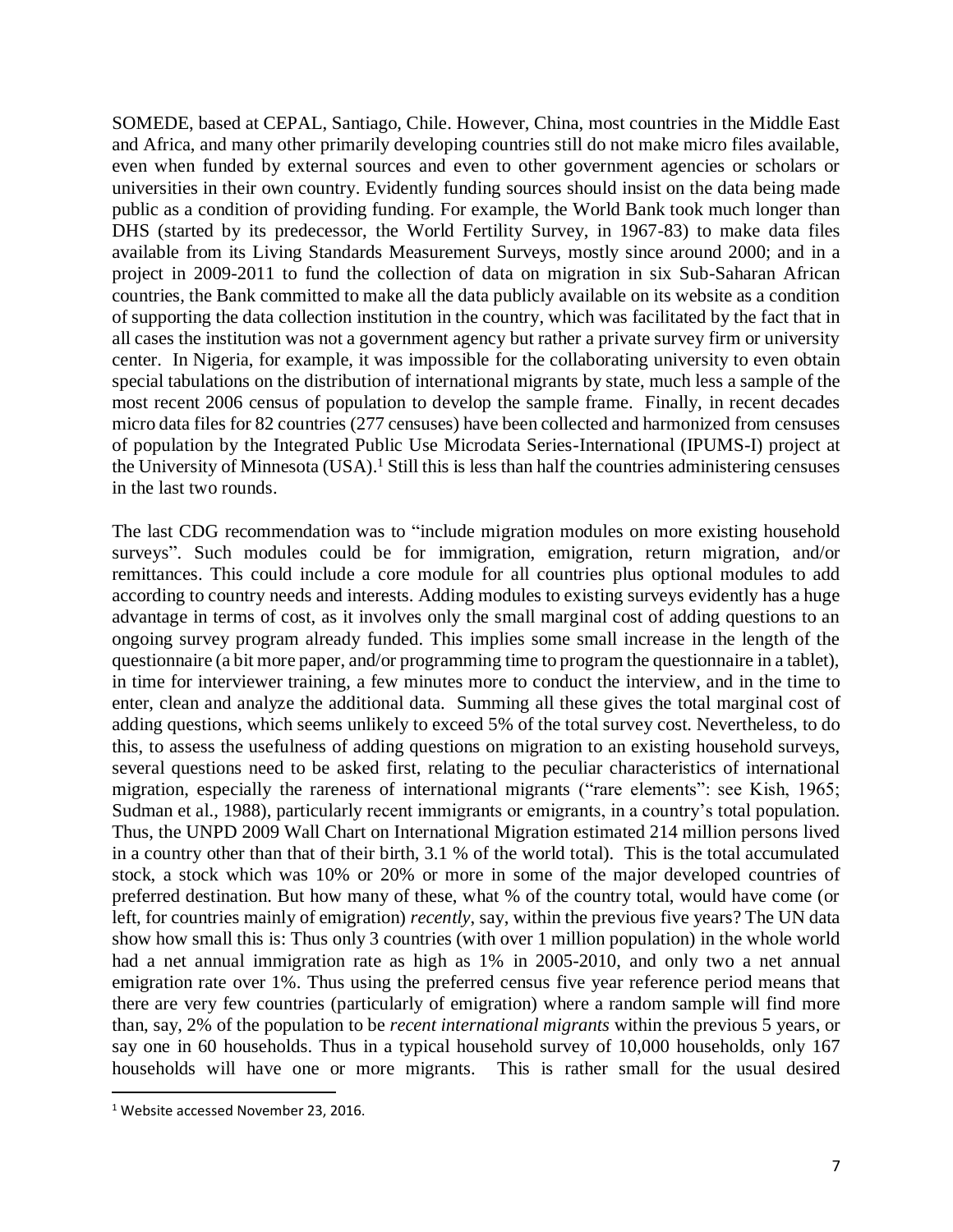disaggregation by age, sex, education, province/state/city of destination, or major countries of origin or destination, as the case may be (for immigrants or emigrants), much less for crosstabulations based on more than one of these variables.

Hence to evaluate whether it could be worth adding questions on international migration to an existing household survey, several questions should first be asked, including:

- What is the sample size, the geographic coverage, and the prevalence of migrants of interest in the country or region of study? The first and third together determine the likely number of migrants/households with migrants to be found in the usual random selection of households used in surveys to represent the population. Will the survey produce enough data to justify the cost? National coverage is desirable for most surveys, but since migrants tend to be concentrated in particular regions/cities, selecting a random sample does not lead to efficient data collection in the field for studying migration.
- What is the focus of the survey, and hence the availability already of *other* data useful in the study of migration, such as the main demographic characteristics of people including immigrants (age, sex, education, marital status,), economic situation such as employment, occupation, wages, or income from all sources which may already include remittances? This tends to make labor force or other economic surveys more useful than surveys focusing on fertility, health, nutrition, political issues, the environment, etc.
- Are any data already collected in the survey questionnaire to identify international migrants? This increases the possibility of convincing the survey implementers to accept additional questions, and a probable locus in the questionnaire to insert them. Thus if the questionnaire covers country of birth/citizenship, duration of residence in the current house of or date of arrival, or if it covers key events that may trigger migration (marriage/divorce, education), this provides an entre.
- Are any retrospective data collected on individuals/the household? What is desired is data on the situation of migrants and their household of origin or destination *at or just prior to the time of immigration/emigration*? With such retrospective data, and data on key events as noted above, simply adding questions to fully identify migrants of interest could provide useful data to assess the circumstances of migrants and non-migrants near when migration decisions are made and changes in the situation of the migrant and his/her household from that time to the time of the survey. However, it makes more sense to do this from the outset, in a specialized survey on migration (see below).
- Are any data collected on the *situation of non-migrants* in the sample household in the past, viz., at or prior to the time of out-migration of the person who left? While this is almost never done, see the item above.

There are several commonly administered types of surveys that can be considered potential candidates for adding questions on international migration, the largest being national surveys following or linked to the most recent census or to a population register, such as a sample of a recent census (but it should be soon after a census, to reduce the time for migration post-census to vitiate the representativeness of the census-based sample). In the United States, a new kind of survey has been initiated by the US Census Bureau to replace the census "long form": a large, continuous survey with a questionnaire similar to that of the long form sent to one in six households up to the 2000 census, called the American Community Survey, which samples 300,000 different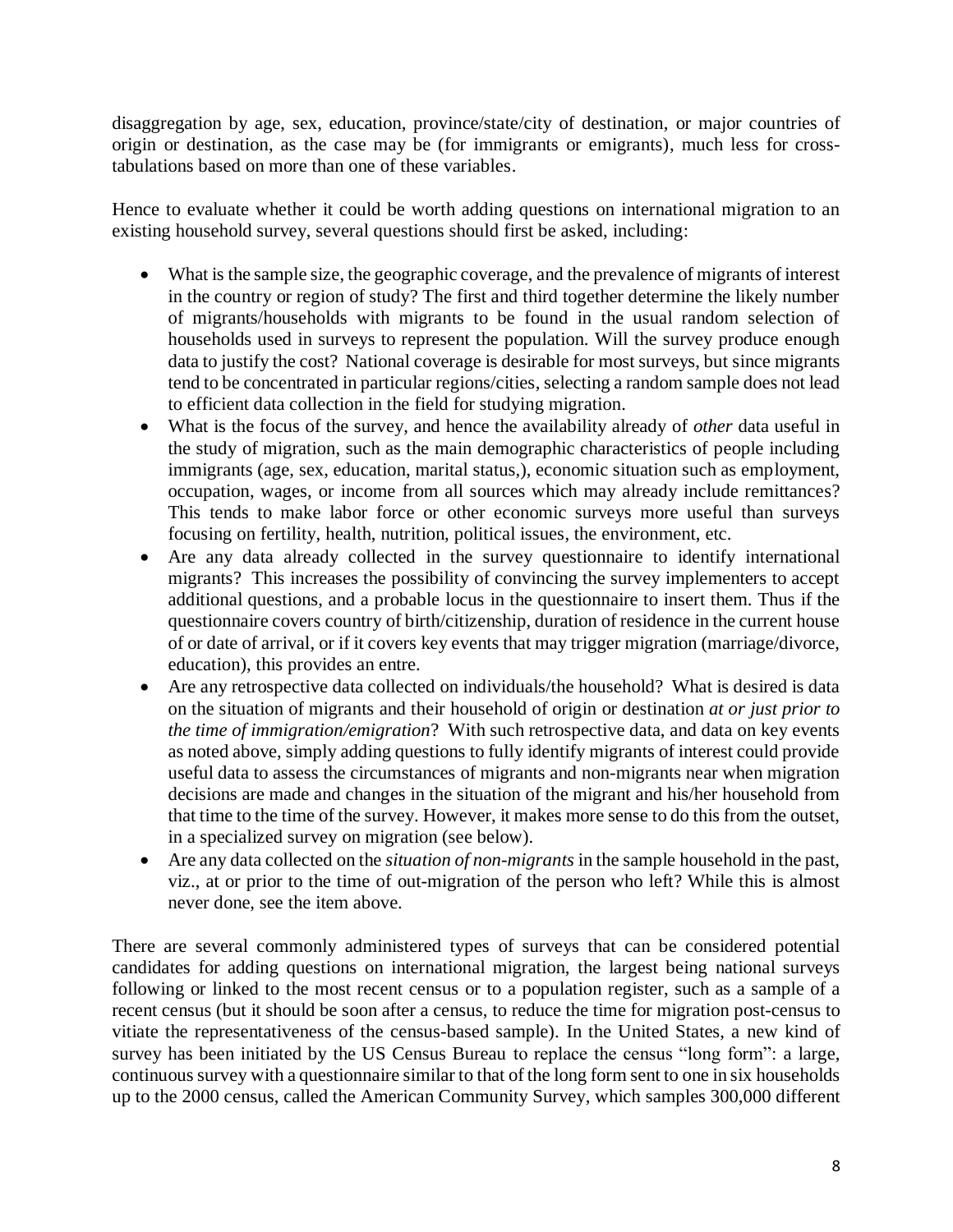households each month, or 3.6 million households per year (with around 2.4 million completed households, or about 1 in 38 households in a year). This provides statistically reliable updated data each year for areas with modest population sizes and for areas with populations as small as those of census sectors cumulated for five years using a moving average. It updates all data on population characteristics annually between the decennial censuses. However, its questions on migration are minimal, and do not reach the United Nations "census minimum," having only place/country of birth and place of residence 12 months ago.

There are several common types of household surveys governments (with the focus on developing countries) undertake, often with samples of 5-20 thousand households. Most countries undertake regular, national labor force (LF) surveys, while about as many developing countries (over 90) undertake Demographic and Health Surveys (DHS) since 1983, and since more recently Multiple Indicator Cluster Surveys (MICS). The World Bank has supervised Living Standards Measurement Surveys (LSMS) in over 40 countries. The vast majority of LF, DHS and MICS surveys collect no data on migration beyond place of birth. LSMS surveys, in contrast, collect some basic data on internal migration, on last change of residence. Only a few DHS surveys (including Colombia and Ecuador around 2005) and a few LSMS surveys (including Albania and Tajikistan) have collected any data on *international* migration, with only the latter two mentioned obtaining more than a census could realistically collect, such as country of birth, citizenship, and previous place/country of residence five years ago, to identify fixed period immigrants, and whether any member of the household left to live abroad since 5 years ago, to identify emigrants from households. Many countries also undertake other types of national household surveys of potential interest, including nutrition surveys and household budget (in most of the CIS countries) and income-consumption surveys. Reviews of the content of most of these surveys up to around 2010 (e.g., Bilsborrow and Lomaia, 2011, 2012, on CIS countries) found none collecting more than a trivial amount of relevant data (*viz*., value of monetary remittances received). A few developing countries such as Brazil also have a large annual multi-purpose survey (110,000 households, since 1967), which still contain no more than census-type questions on migration. <sup>2</sup>

In the absence of a focus on migration, however, virtually all of these existing surveys suffer from two serious shortcomings for purposes of being able to provide data useful for measuring, monitoring or analyzing migration: (1) a sample size insufficient to yield data on enough "rare elements" (e.g., migrants in the previous 5 years) to be useful for the main disaggregations and analyses; and (2) a questionnaire which is not designed to obtain data on migrants (and nonmigrants) at the time of migration, i.e., retrospective data, in the past. That is, acquiring data on the situation of both migrants and non-migrants *prior to migration* is necessary to pool to formulate migration functions to study the determinants of migration: The *population at risk of migrating* comprises migrants and non-migrants in the country of origin. To study the consequences, data are similarly needed for the same two population groups, viewed from the country of origin: the emigrants, and the non-emigrants (and their households). This is so the consequences for the migrant and his/her household can be compared with those of non-migrants *remaining in the country of origin*. Household survey questionnaires are not structured this way unless their focus is on migration. Unless the questionnaire is specifically structured to do this, the data collected

.

 $\overline{\phantom{a}}$ 

<sup>&</sup>lt;sup>2</sup> Other examples of countries designing and administering their own surveys which include a significant component on international migration are cited in Bilsborrow (2008), with a few also in CDG (2009, p.19).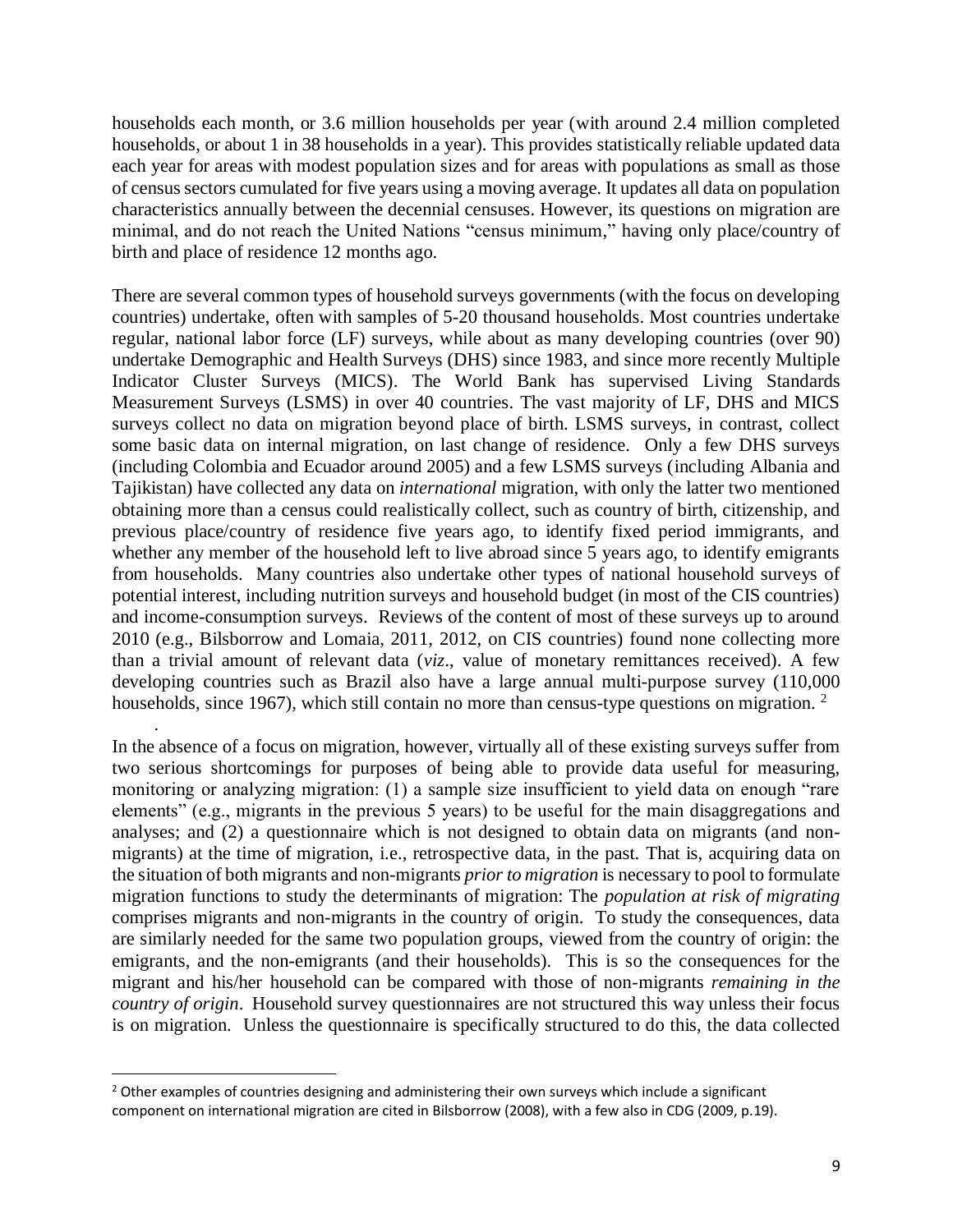are of little use for studying either the *determinants or consequences* of migration (discussed in detail in Bilsborrow et al., 1997).

A further note on LF surveys is desirable. Since these are the most common (carried out in around 120 countries), on a regular basis, nationally representative, implemented by the government, cover a topic integral to much migration (employment), and usually have the largest sample size of household surveys carried out regularly by a government agency, they appear to offer the best existing option for a vehicle to collect migration data across many countries. Most already collect detailed data on the current main economic activity, employment and unemployment, occupation, sector of work, hours of work, earnings, fringe benefits, etc., as well as a household roster listing members of the household with their basic demographic characteristics as in a census, including place/country of birth. But that is as far as most labor force surveys go in collecting migration data, on the foreign-born. So first the census-type questions would need to be added, at minimum, on citizenship and place of previous residence of all household members (or residence five years ago), when the person arrived, and reason for immigrating. For emigration, questions should be asked (to any adult in the household) on whether any member of the household has left in the last x (e.g., 5) years, and if so, some basic characteristics, such as sex, age when left, reason, and destination (if possible, also education and marital status at departure as well, and certainly in a labor force survey, work status and occupation prior to departure). Migration modules for both mainly sending and mainly receiving countries (15-20 additional questions for each) were developed by the ILO and incorporated on a pilot basis in national LF surveys in Armenia, Thailand, Egypt and Ecuador around 2006, and proved useful, though it is not known if any careful or comparative evaluations of the experiences have been carried out. While it the extent to which this experience has been replicated in additional countries is not known, it is known that something similar was done more recently in Ukraine and Moldova (on the latter, see ILO, 2013 a,b).

Censuses as well as the other traditional government data collection systems have inherent reasonable limitations of space and format, precluding their use for obtaining detailed data on migrants, so that it is household surveys that are the main candidates to collect data that makes possible investigating the *determinants or consequences* of migration. The requirements of such surveys are implied by the bullets above, including a sample size and design which produces a substantial number of migrants and a questionnaire design that collects retrospective data on migrants and non-migrants. The unfortunate truth is that few existing surveys will yield an adequate number of *recent* migrants, or will accommodate a module on retrospective data. Therefore, in general there is no alternative but to design a specialized survey on migration. This will involve stratification of the country according to the prevalence of migrants, use of specialized sampling methods to oversample migrants, and two-phase sampling in micro areas at the last stage (see Bilsborrow et al., 1997<sup>3</sup>; Groenewold & Bilsborrow, 2009). It has been demonstrated (see

 $\overline{\phantom{a}}$ 

<sup>&</sup>lt;sup>3</sup> It is desirable to have a recent sampling frame to use to undertake a specialized household survey on international migration, whether of emigrants, immigrants or return migrants. Ideally, this would be a recent national population census in which the census-minimum questions (or more!) have been included. This can provide data on the distribution of households with immigrants or emigrants (but not of whole households emigrating), which can be used to create strata based on the prevalence of migrants in different parts of the country so stratified sampling can be used to oversample areas with more migrants. This will make fieldwork much more efficient in obtaining data on migrants than results from the usual random sampling methods. See Bilsborrow et al. (1997) for a general, detailed discussion; for applications in the NIDI push-pulls project, see Groenewold & Bilsborrow (2008); and for the recent sample designs for Egypt and Jordan in the MEDHIMS project, Bilsborrow (2013).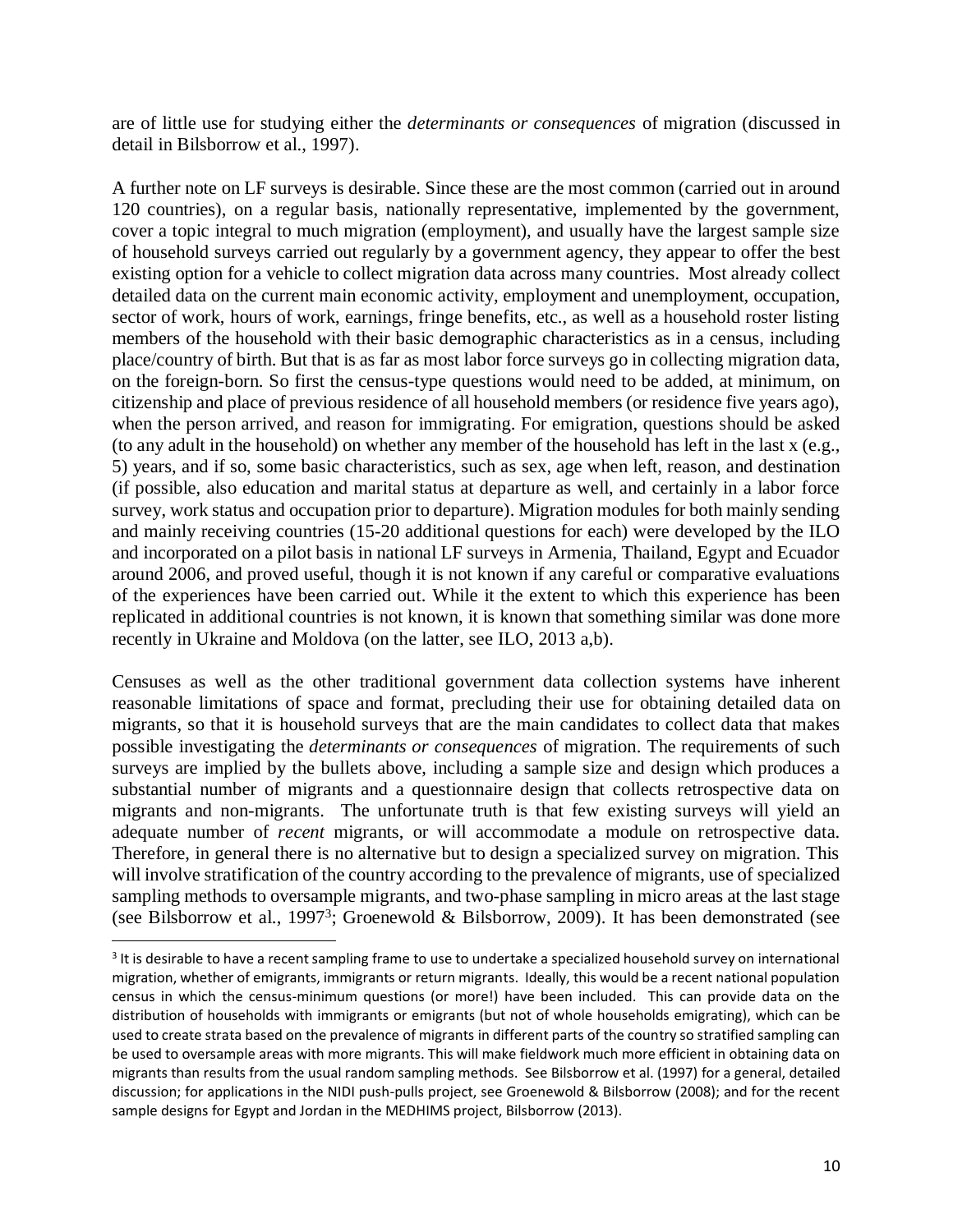projects described below) that adequate quantity and quality of data can be obtained from specialized surveys of migration using these methods, and then analyzed to yield results useful for policy-makers. Besides the altering of the migration flows themselves that could contribute to macroeconomic and regional development, provide environmental benefits, and reduce per capita costs of achieving various SDGs, studies on the determinants and consequences of remittances can yield results useful for improving policies to reduce poverty and better contribute to development.

### **IV. Ongoing Multi-country Efforts to Improve the Collection and Production of Better Data on International Migration based on Household Surveys**

On international migration, some countries including the United States, Russia, the United Kingdom and many other developed countries, undertake national, government-sponsored surveys of immigrants living in the country. A few developing countries have done their own (i.e., not part of international programs) surveys on emigrants (e.g., Mexico, Morocco, Philippines). But the huge and growing size of remittance flows has awakened international institutions to the large role international migration and subsequent remittance flows back to origin country households can play in development and reducing poverty. This has led to several multi-country efforts to design and conduct single-round household surveys on international migration, funded mostly by multilateral donors. The first of these was the "push-pulls" project of the Netherlands Interdisciplinary Demographic Institute in 1997-98, to design and support the implementation of specialized household surveys on international migration (focusing on emigration) from five developing countries (Turkey, Egypt, Morocco, Ghana and Senegal) linked to surveys on immigrants from two of those countries each to Spain and Italy (Schoorl et al., 2000), funded by the European Commission/Eurostat.

This has been followed by a number of other multi-country programs of household surveys on international migration, including lower budget household surveys implemented by nongovernment organizations funded by the World Bank on emigration and internal migration in six Sub-Saharan Africa countries in 2009-2011 (see World Bank website); a separate World Banksupported MIRPAL project for countries of the Commonwealth of Independent States (CIS), to coordinate surveys in countries of origin and destination (the latter being mainly the Russian Federation); the Migration from Africa to Europe (MAFE) project of the French Institute for Demographic Studies (Institut National des Etudes Demografiques—see MAFE on INED website) involving surveys on migration from three African countries to five West European countries; and finally, an ongoing program of MEDSTAT-MEDHIMS (Farid et al., 2015) to design and conduct household surveys on emigration in eight developing countries of the Mediterranean region (Egypt and Jordan completed so far), funded by the European Union, World Bank, UNFPA, UNHCR, the Arab League, etc. Each of these multi-country projects has collected comparative data on its participating countries, making possible intra-project comparisons across countries. There are some significant similarities as well as major differences in the methodologies used across these projects. A careful assessment of the similarities and contrasts in the purpose of the survey, the target groups of persons/households of interest, the methodologies of data collection (sampling and questionnaire design), as well as the results would provide a strong basis for a comparative appraisal of the different approaches and questionnaires to learn from for planning future household surveys on international migration.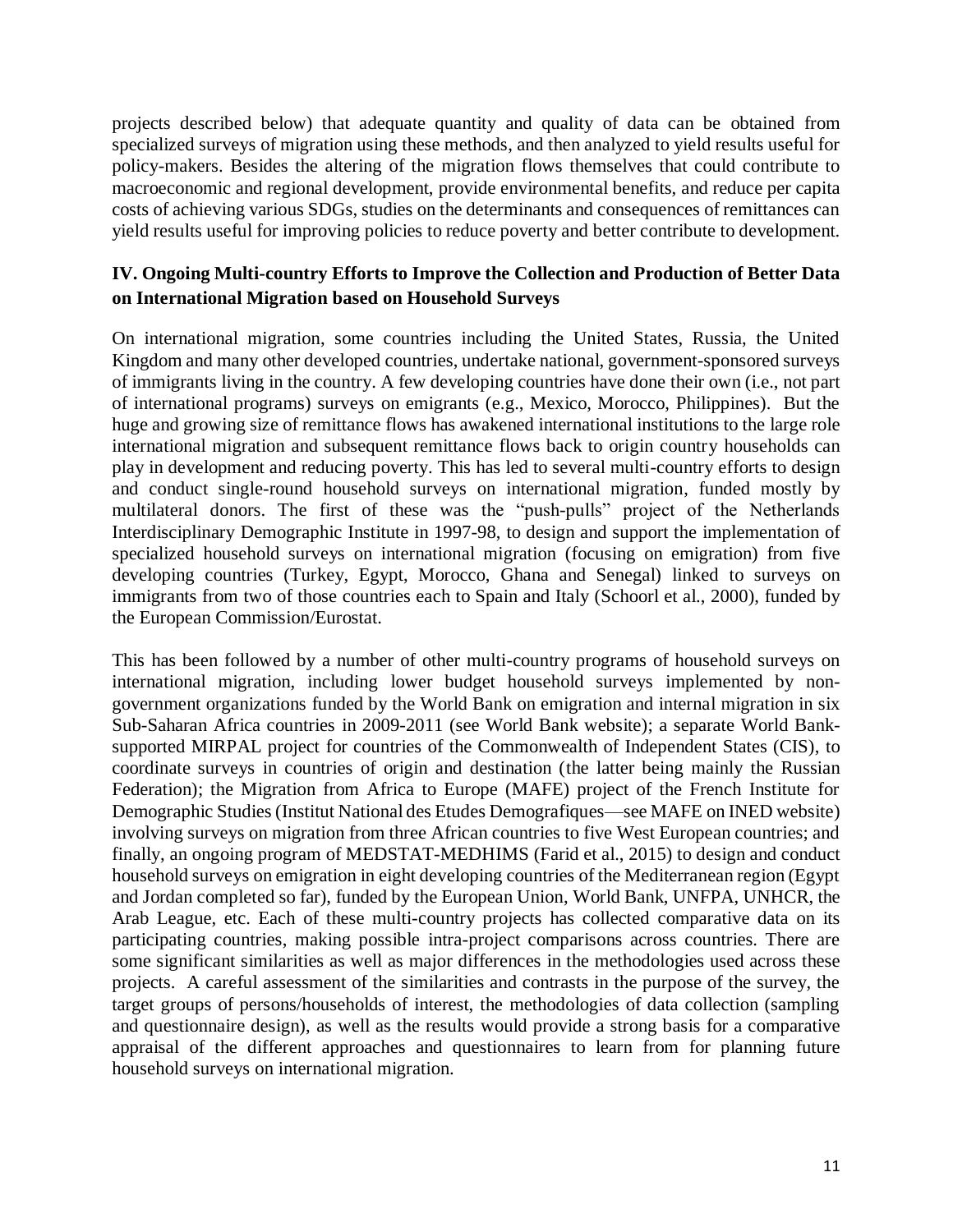#### **V. A World Migration Survey?**

Is it possible to think of developing a common approach that could be used to collect comparable data on international migration from larger subsets of the world's countries, including major ones of emigration and immigration—or even something approaching a "World Migration Survey", akin to the World Fertility Survey and its successor, DHS? This is a topic that has been raised informally over many years, but perhaps first explicitly brought up at an international fora by Cris Beauchemin of INED (2013, 2014).

#### *The Case for It*

The case for a larger-scale (involving many more countries than the existing multi-country experiments) coordinated approach to collecting and then analyzing data on international migration begins with reference to its increasing importance in the world as measured by the stock and flows of international migrants, the size of remittance transfers and their impacts especially on households and on development in developing countries, and the inability (and impracticality) of using existing data collection instruments to collect the appropriate data for the important persons and households.

The justification for a World Migration Survey of some sort arises out of the fact that many important policy questions pertaining to international migration cannot be answered from existing sources of data. Some of these questions below have been compiled by the Commission on Migration of the CDG (2009), and have to do with the causes or determinants of migration, their consequences, and the effects of policies. This list is adapted and expanded in the following illustrative, non-comprehensive list:

- 1. What are the stocks of expatriates (citizens living abroad) from each country? Most countries do not know this very well, much less their characteristics: age, gender, education, school attendance, occupation, incomes, living conditions, intentions to return or not, sending of remittances, and so on.
- 2. What are the recent flows of migrants in and out of countries, and their demographic and socioeconomic characteristics?
- 3. What are the differences in general in the characteristics of those who leave countries and those who go back? Of those who emigrate and who do not emigrate, and of those who choose one destination vs. others? What are the implications for policy, and policy options?
- 4. How much temporary and short-term international migration is there? How much circulation? How much return migration? As Beauchemin (2013, p.3) states, these three types of migrants are often seen as a "triple win scenario", benefitting themselves and their origin and destination countries. But how often does this actually occur?
- 5. How common is return migration, what are its consequences in different origin countries, and how can these be harnessed better for development? Do return migrants bring back additional skills and education acquired abroad, and then use them after they return? Could this be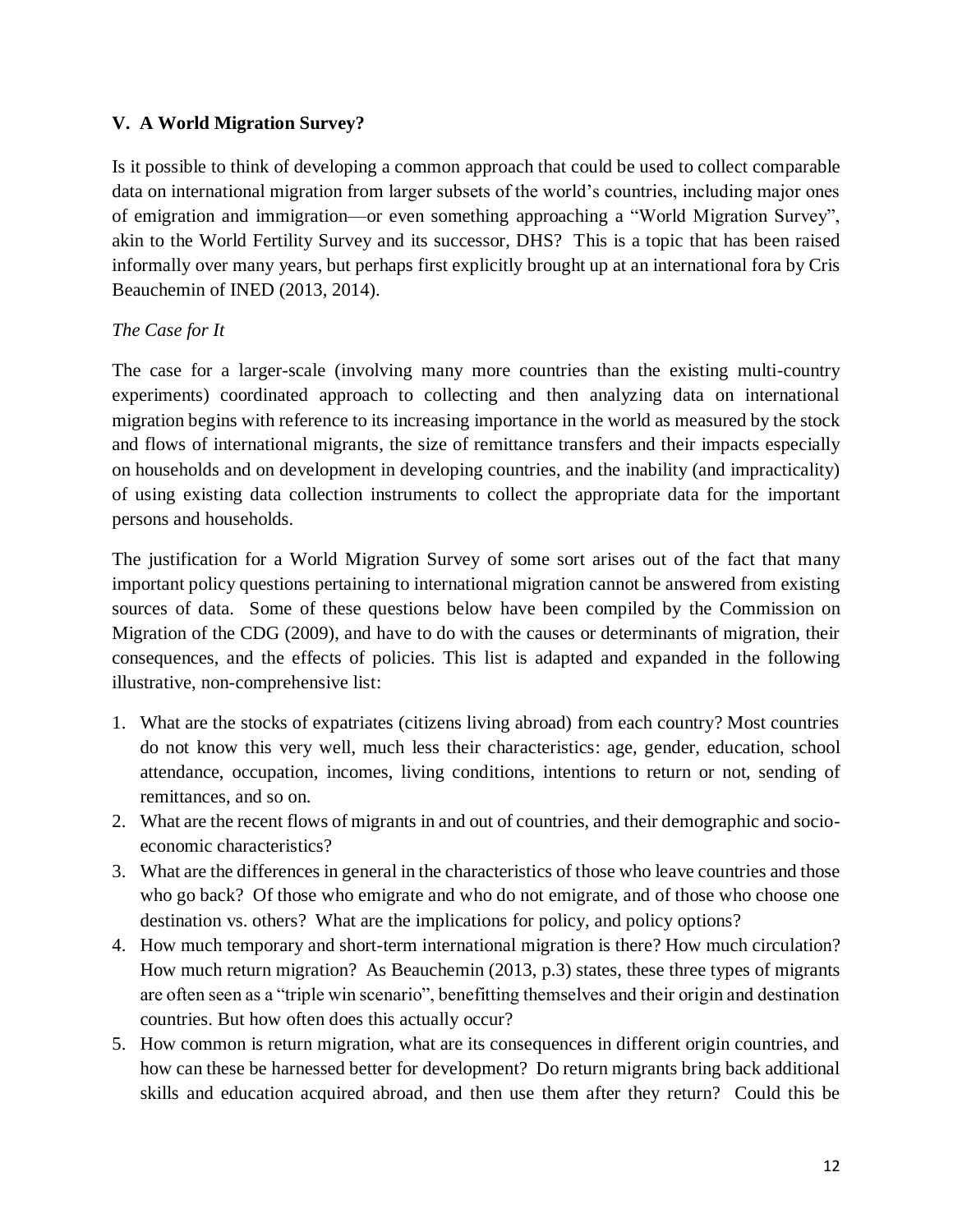enhanced? How often do they return and set up business entities that create new employment opportunities? In general, and for any specific country, should return migration be encouraged and how?

- 6. What are the major causes of individual and household migration, apart from massive displacements due to natural disasters, civil wars and wars between countries? How dominant really are economic factors such as differences in wage and income levels? What is the relative importance of them compared to differences in living conditions and amenities, geographic propinquity, migration networks, access to information, government visa and other policies and restrictions, practices of recruiting agencies, etc.?
- 7. What are the factors that determine the *timing* of migration, that is, triggering events for individuals/households, such as losing/gaining a job, marriage/divorce, seeking/completing education, retirement, etc., and macro-triggering events such as significant changes in employment/unemployment, wage levels, inflation, etc.? What is the relative importance of these factors in migration in general compared to those listed above?
- 8. What are the effects of *diasporas* on origin countries? How much is due to transfers of money and goods, vs. visits, vs. entrepreneurship and investment? Can this be improved in terms of its impacts on development?
- 9. What are the characteristics of refugees vs. of asylum seekers denied refugee status, and is it possible or desirable to better integrate them in host/destination countries, or to improve their lives through work and other activities more than is currently occurring? What happens to refugees and asylum seekers over time, how often do they return? Do they gain any education or work skills or language ability, and does this serve them well later? How can this be realistically enhanced?
- 10. How do government policies and practices affect and shape immigration and emigration? Temporary vs. "permanent" migration, return migration? Do they sometimes make migration go underground, become undocumented? How does the status of irregular migrants compare with documented migrants?
- 11. Can international migration policies help countries better cope with ongoing demographic changes, such as aging ("replacement migration") and population decline or surplus?
- 12. What are the likely current and future effects of climate change on international migration (beyond those resulting from the disappearance of entire country-state islands, apparently underway)?

Two kinds of data and analysis are necessary to provide a far stronger basis for improving policies that maximize the benefits of migration to a country relative to its costs. First, more reliable data are needed on the numbers, characteristics and timing of movements into and out of countries. Most of this must come from existing sources (in the absence of discussing Big Data). Second, we need much more detailed data on migrants and non-migrants to assess the determinants and consequences of migration for the migrants and their households, communities and countries of origin and destination, which requires more intensive data collection from surveys. It appears that this must come from household surveys. This is elaborated below.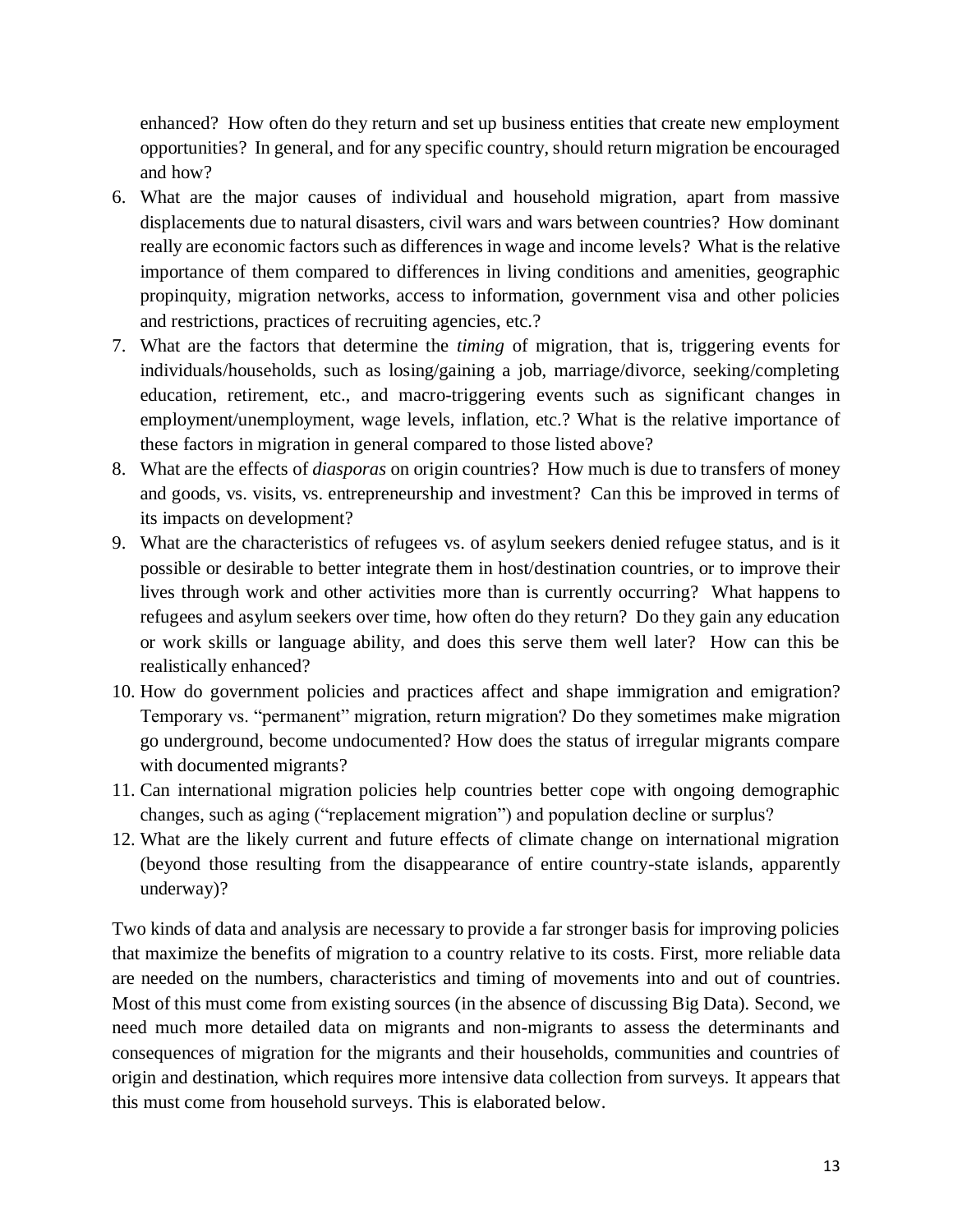Progress is being made in improving existing national data collection systems, as recommended by several of the international organizations mentioned at the beginning of this paper and who are participating in this conference, although much more needs to be done in many countries. Nevertheless, these data sources (censuses, continuous population registers, registers of foreigners and work permits, and certain administrative records) provide, at best, data on the stocks and flows of the main types of mostly "long-term" migrants moving from one country to another to change their residence, as well as some of their basic characteristics, while data (from admission/border statistics) is often available on the huge quantity of people crossing borders every day, to enter countries for shopping, tourism, work, visiting, etc. But these traditional systems cannot easily go beyond collecting data on the basic demographic characteristics of persons, such as age, sex and nationality, and perhaps date of entry/exit. They usually do not obtain data on any previous migration of the person or other household members, migrant networks, reasons for migration and for returning, mechanisms and financing of migration, employment and occupation, country of choice/destination/origin or of previous residence; nor on the consequences of the migration, real or perceived, gains in education or skills acquired while abroad and whether utilized after return, just to name a few key aspects of the consequences. Such information is needed by governments to determine who is coming, who is leaving, why, and how does this hurt or help the country. This in turn has policy implications. People, of course, move to improve their own situation (although sometimes they are forced to move) without regard to the effects on their country. Can the former be better linked to positive consequences for the country?

Existing knowledge on the links between migration and development is limited and based mostly on general macro-level studies, which may not correspond to the realities one can learn from data obtained directly from migrants. How can micro-level data from individuals and households help us to better understand these linkages, in different country settings, and how can such an understanding lead to improved policies? Addressing these issues requires collecting much more detailed data on migrants and non-migrants through household surveys. Given the issues described above briefly with respect to the limitations of adding modules of questions on migration to existing surveys (for more details, see Bilsborrow et al., 1997), this ideally requires specialized surveys on international migration.

The goal is thus to encourage governments of at least many major sending and receiving countries to work together with international organizations to develop a larger (than the ones mentioned above) multi-country program of specialized household surveys on international migration. Common definitions/concepts and survey methodologies, including sampling approaches and questionnaire modules, could be developed and agreed upon to ensure consistency in definitions, so that, e.g., data on emigrants from countries of origin can match that on immigrants arriving in countries of destination. Only such specialized surveys can produce the detailed data to facilitate understanding the determinants and consequences of migration, the linkages between migration and development, and accordingly, policy implications (see Bilsborrow et al., 1997, pp. 11, 237- 8; Bilsborrow, 2008; CDG, 2009, p.22; Beauchemin, 2013).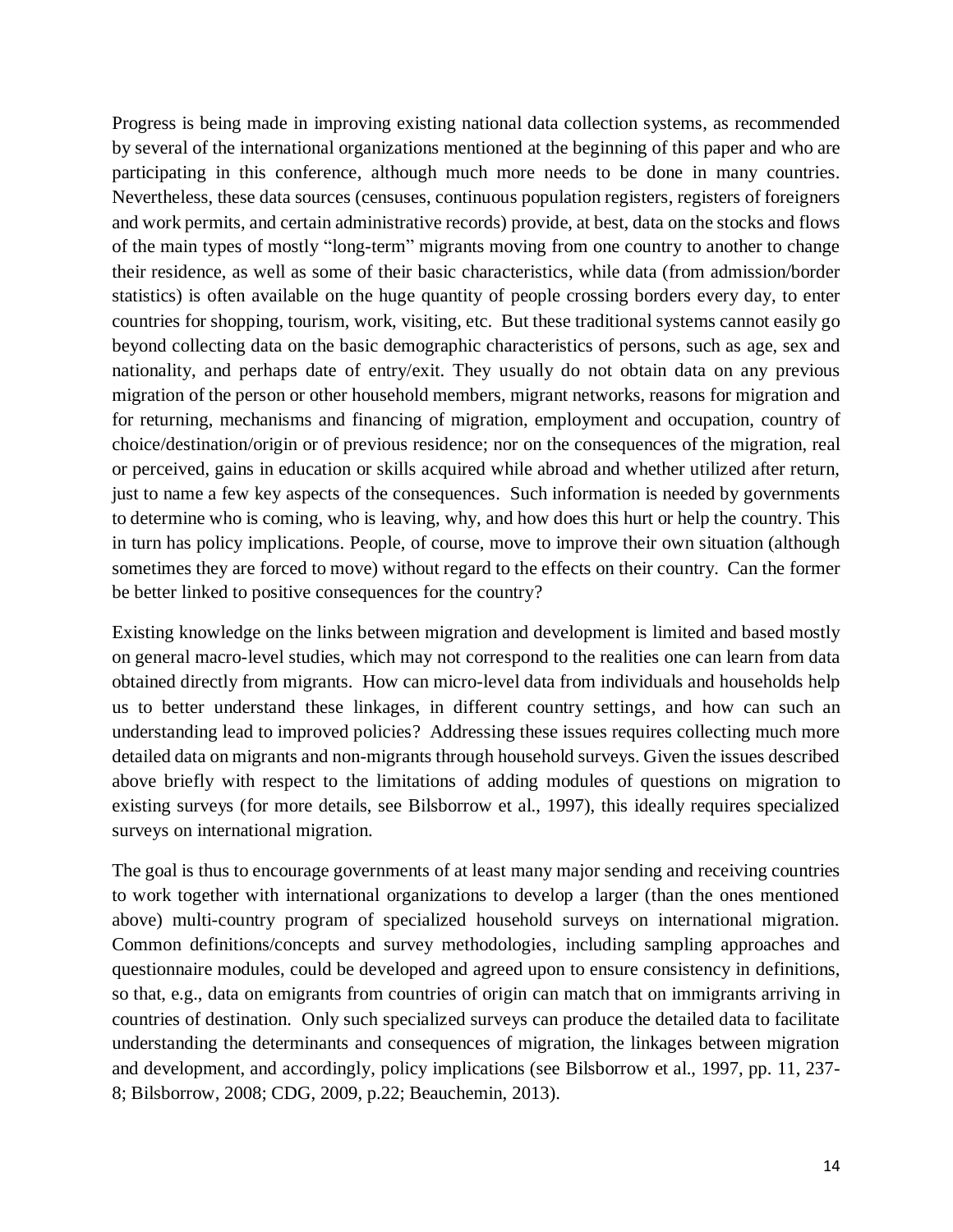#### *Some Major Obstacles*

The major obstacles are primarily funding, institutional responsibilities and coordination, and divergent country interests, though there will also certainly be challenging albeit manageable technical issues. To begin with, properly designed and implemented surveys require secure funding, and many developing countries, the major beneficiaries of the new knowledge, will plead poverty, and resist allocating government funds to share the cost, though hopefully most will make personnel and facilities available, and sample frames.

Achieving coordination across international organizations with their own mandates and different interests will be a second challenge, to assign responsibilities to staff up a responsible center to coordinate global efforts and provide technical assistance (with national and international consultants).

A third is the prevailing, well-known divergent interests of most developing countries (of net emigration) and most developed countries (of net immigration). The former want their citizens to be able to live and work and earn more freely in the latter, anywhere in the world, and to send or take money and goods back at minimum cost; while most developed countries tend to want to restrict immigration, and/or accept only certain kinds of immigrants. But this divergence should not necessarily be linked to opposition to collecting more and better data, and to better understandings of the determinants and consequences of international migration and their links to development and poverty reduction.

There are several ongoing and recently completed projects (cited above) of multi-country surveys which are yielding or soon will yield much useful information and results. Results from these surveys need to be evaluated and compared, and more intensive studies carried out on the determinants and consequences of migration from these new, rich data sets, to inform the development of a World Migration Survey program. This will help considerably in the development of the survey methodology, and minimize problems in sampling, questionnaire design, training, fieldwork, data cleaning and processing, analysis, publication of results, and deriving inferences for policy (the focus continuing to be on developing countries). Still, there will be different opinions and interests of countries, experts, and international organizations that will need reconciling, which may require multiple international workshops, discussions, and sharing of documents, which involves some (up front) costs. Also, many developing countries still lack adequate sampling frames due to the lack of a recent population census or register with data on the location of households with migrants. Finally, many (of the same) countries lack the capacity to properly administer the household survey, process the data, and/or collaborate in its analysis and interpretation. Therefore, there will need to be a training component, which could be primarily south-south to keep costs down.

#### **VI. Conclusion**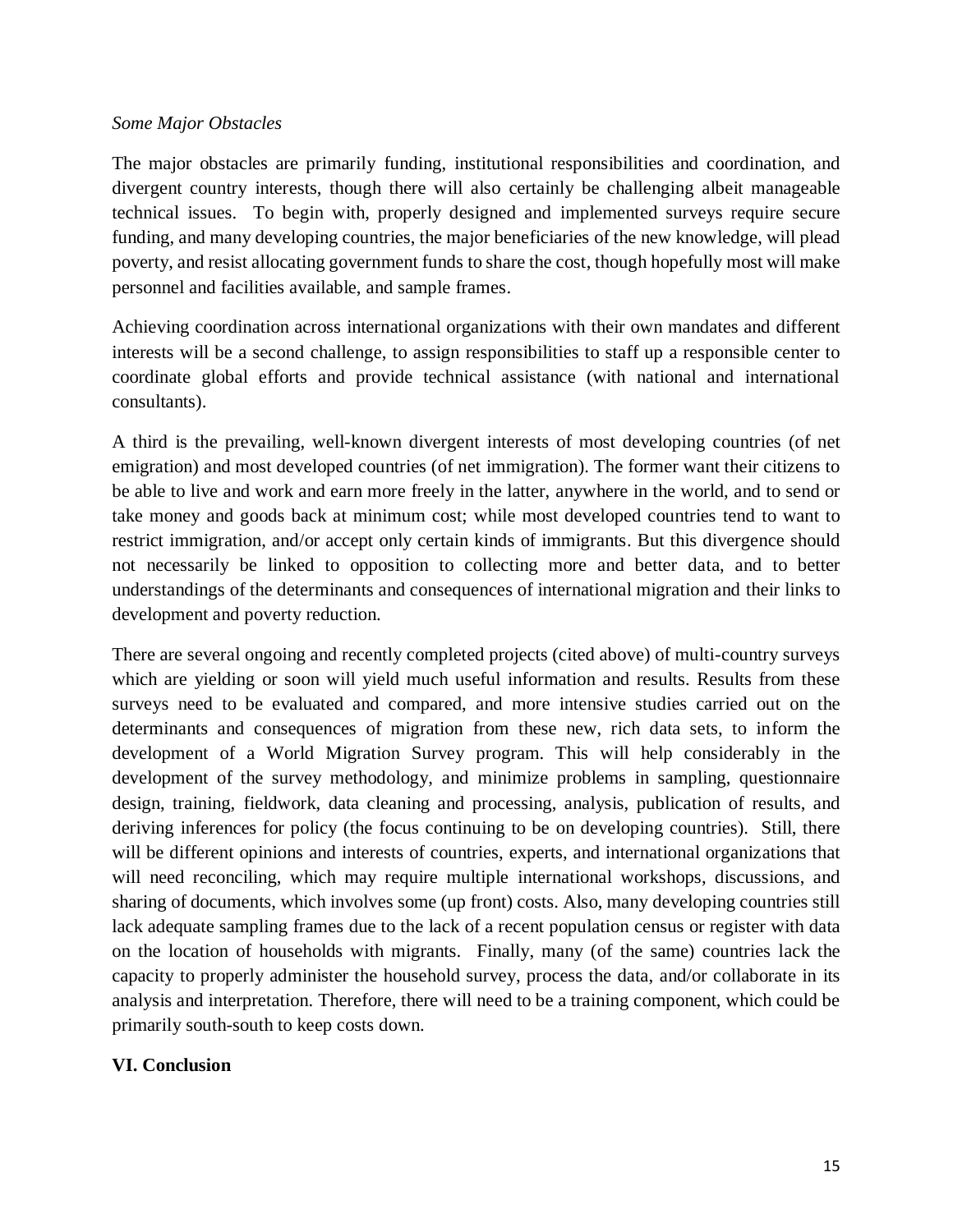The objective of the Second High Level Dialogue on International Migration and Development (2013) was to identify "concrete measures to strengthen coherence and cooperation …to enhance the benefits of international migration for migrants and countries alike and its important links to development" (UN Resolution A/RES/67/219, cited in Beauchemin, 2013, p.4). The next year a UN General Assembly Resolution (2014) recommended holding a Third High-level Dialogue on International Migration and Development by no later than 2019, to review follow-up from the Second High-level Dialogue (2013), and to advance the discussion on the multidimensional aspects of international migration. Perhaps by then, there will be some constructive further thinking about this topic if not even progress toward some pilot experiments of A World Migration Survey.

Certainly progress is ongoing and can be strengthened to improve existing government data collection instruments, and adding migration modules to existing large-sample surveys. But only specialized surveys can provide the rich data that, widely shared and well analyzed, can tell us so much more. In the case of the demographic variable fertility, data, theory and understanding of fertility and how policies can affect it have taken a *quantum leap* with the WFS and DHS programs since 1967, while the field of migration continues to limp in the Middle Ages. With all of the current and growing interest in migration and its linkages to development, is it not time to take a step in the same direction for migration, towards a Renaissance in the field, half a century later?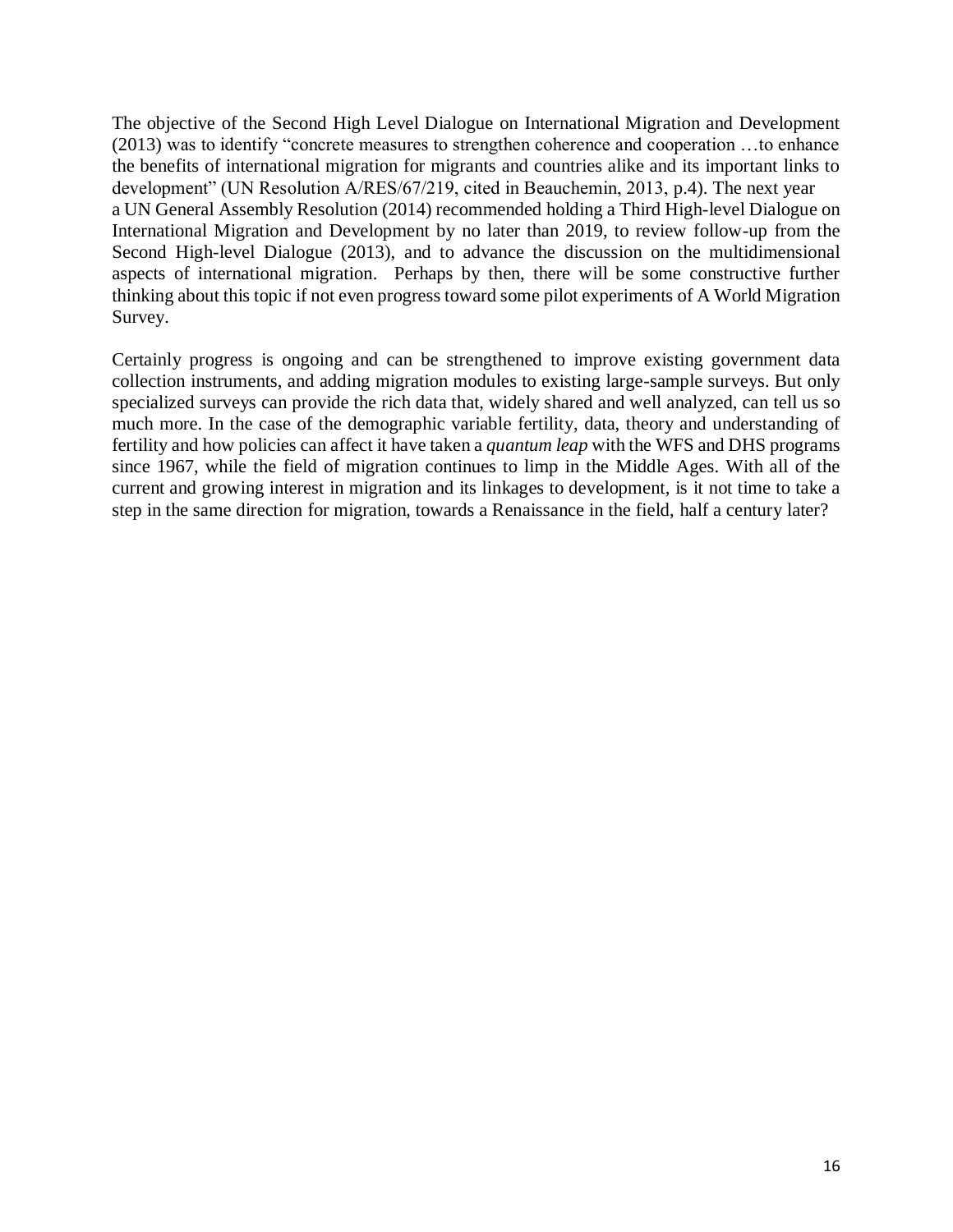#### **References** (some not yet cited in this first draft**)**

Asaad, Ragui. 2010. "The Impact of Labor Migration on Those Left Behind: Evidence from Egypt." Minneapolis, University of Minnesota, Middle East Institute.

Beauchemin, Cris. 2013. "Statement Prepared for Informal Hearings for High-level Dialogue on International Migration and Development", for the International Union for the Scientific Study of Population (IUSSP), New York, July 15.

------ 2014. "A Manifesto for Quantitative Multi-sited Approaches to International Migration", Special Issue on "Multi-sited Approaches to Migration", *International Migration Review*, 48(4): 921-938.

Bilsborrow, Richard E., 2008. **"**Using Household Surveys to Measure International Migration and Remittances in Developing Countries: Examples and Methodological Issues" Paper presented at Expert Group Meeting of UN Economic Commission for Europe, US Census Bureau, and World Bank on "Measuring Migration, Remittances, and Development Using Household Surveys: An Assessment of Efforts in Developing Countries", Suitland, Maryland, January 14-15, 2008 (on OECD website).

------ 2013. *Sampling Plans for MED-HIMS Surveys*. Paris: European Union; Eurostat/MEDSTAT; World Bank, UNFPA, UNHCR; League of Arab States.

Bilsborrow, Richard E. 2015. "Concepts, Definitions and Data Collection Approaches". In Michael White, ed. *Handbook of Migration and Population Distribution.* Springer, pp. 109-156.

Bilsborrow, Richard E., Graeme Hugo, A. S. Oberai, and Hania Zlotnik. 1997. *International Migration Statistics: Guidelines for Improving Data Collection Systems*. Geneva: International Labour Office.

Bilsborrow, Richard E., Carlos F. Mena and Eduardo Arguello. 2011. "Colombian Refugees in Ecuador: Sampling Schemes, Migratory Patterns, and Consequences for Migrants." *International Journal of Global Environmental Issues,* 11(3-4): 271-298.

Bilsborrow, Richard E., and Mariam Lomaia. 2011. *International Migration and Remittances in Developing Countries: Using Household Surveys to Improve Data Collection in Eastern Europe and Central Asia.*  Working Paper, Poverty Department, World Bank, Washington DC, pp. 73 (on website).

Bilsborrow, Richard E., and Mariam Lomaia. 2012. "International migration and remittances in developing countries: Using household surveys to improve data collection in the CIS states and Eastern Europe," *International Migration of Population in the Post-Soviet Territory in the Epoch of Globalization,* 26: 10-40 (in English and Russian).

Blangiardo, Giancarlo. 1993. "Una nuova metodologia di campionamento per le indagini sulla presenza straniera." In: L. Di Comite and M. De Candia (eds*.), I fenomeni migratori nel bacino mediterraneo.* Bari, Italy: Cacucci*.*

Bustamante, Jorge A., Rodolfo Corona, and Jorge Santibáñez. 1994. *Encuesta sobre Migración en la Frontera Norte de México: Síntesis Ejecutiva*. Tijuana, México: El Colegio de la Frontera Norte, Consejo Nacional de Población, and Secretaría del Trabajo y Previsión Social.

Castles, Stephen, and M. Miller. 1998. *The Age of Migration: International Population Movements in the Modern World*. Houndmills, Macmillan.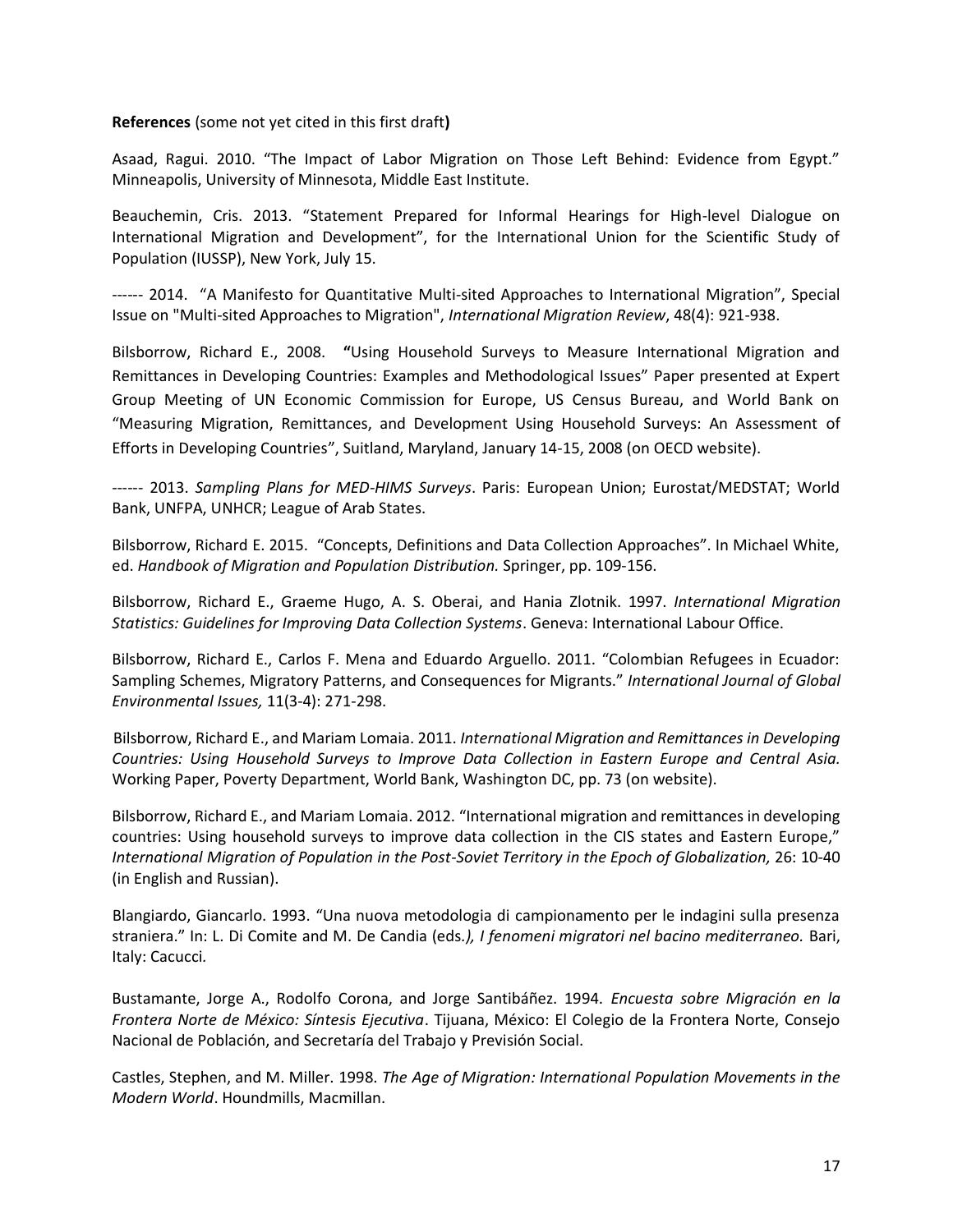Center for Global Development, 2009. *Migrants Count: Five Steps Toward Better Migration Data*. Report of the Commission on International Migration Data for Development Research and Policy, Michael Clemens, Project Director, pp. 28.

Egypt, Central Agency for Public Mobilization and Statistics (CAPMAS). 2013. *Household International Migration Survey (Egypt MED-HIMS)*. Cairo: CAPMAS, for Mediterranean Household International Migration Survey (MEd-HIMS).

European Union, 2007. *Official Statistics of the European Union*. Regulation No 862/2007 of the European Parliament and of the Council, 11 July 2007.

Farid, Samir, Tarek Abou Chabake, Richard E. Bilsborrow, Giambattista Cantisani, and Ingrid Ivins. 2015. *Mediterranean Household International Migration Survey (MED-HIMS).* Manual 1: Model Questionnaires. Manual 2: Survey Design and Organization. Manual 3. Supervisor´s Manual. Manual 7. Tabulation Plan. Paris: ADETEF – MEDSTAT III, available at EU CIRCA Portal <https://circabc.europa.eu/faces/jsp/extension/wai/navigation/container.jsp>

Groenewold, George and Richard E. Bilsborrow. 2008."Design of Samples for International Migration Surveys: Methodological Considerations and Lessons Learned from a Multi-Country Study in Africa and Europe." In *International Migration in Europe: Current Trends and Issues*, edited by Corrado Bonifazi, M. Okolski, J. J. Schoorl, and P. Simon. Rome: Universite di Roma.

International Labour Office. 1922. *Methods of Compiling Emigration and Immigration Statistics*. Geneva.

ILO, 2013a,b. *Report on the Methodology, Organization and Results of a Modular Sample Survey on Labour Migration in Ukraine*. 2. *Measuring Labour Force Migration in Moldova*. Budapest: ILO.

Kritz, Mary M. and Hania Zlotnik. 1992. "Global Interactions: Migration Systems, Processes and Policies." In Mary. M. Kritz, Lin L. Lim, & Hania Zlotnik, eds. *International Migration Systems: A Global Approach*, pp. 1-18. Oxford, UK & New York: Clarendon Press & Oxford University Press.

Lucas, Robert, 2000. "Migration". In M. Grosh and P. Llewwe, eds., *Designing Household Survey Questionnaires for Developing Countries: Lessons from 15 Years of the Living Standards Measurement Study.* Volume 2. Washington DD: The World Bank, pp. 49-82.

McKenzie, David, and Johan Mistian. 2009. "[Surveying Migrant Households: A Comparison of Census](http://siteresources.worldbank.org/INTFR/Resources/McKenziewps4419.pdf)[based, Snowball, and Intercept Surveys,"](http://siteresources.worldbank.org/INTFR/Resources/McKenziewps4419.pdf) *Journal of the Royal Statistical Society*, *Series A*, 172(2): 339-360.

Moreno, L., M. White, and G. Guo. 1989. "The Use of a Calendar to Collect Migration Data: Places of Residence," in N. Goldman, L. Moreno, and C. Westoff, eds., *Peru Experimental Study: A Comparison of Child Health Information.* Columbia, MD: Institute for Resource Development.

Ojeda, Gabriel, Myriam Ordoñez, and Hernando Ochoa. 2005. *Salud Sexual y Reproductiva en Colombia: Encuesta Nacional de Demografía y Salud 2005.* Bogotá, Colombia: Profamilia, and Columbia, MD., Macro International Inc.

Schoorl, Jeannette J., Liesbeth Heering, Ingrid Esveldt, George Groenewold, Rob F. van der Erf, Alinda Bosch, Helga de Valk, Bart J. de Bruijn, European Commission., and Statistical Office of the European Communities, 2000. *Push and Pull Factors of International Migration: A Comparative Report*. Luxembourg: Office for Official Publications of the European Communities.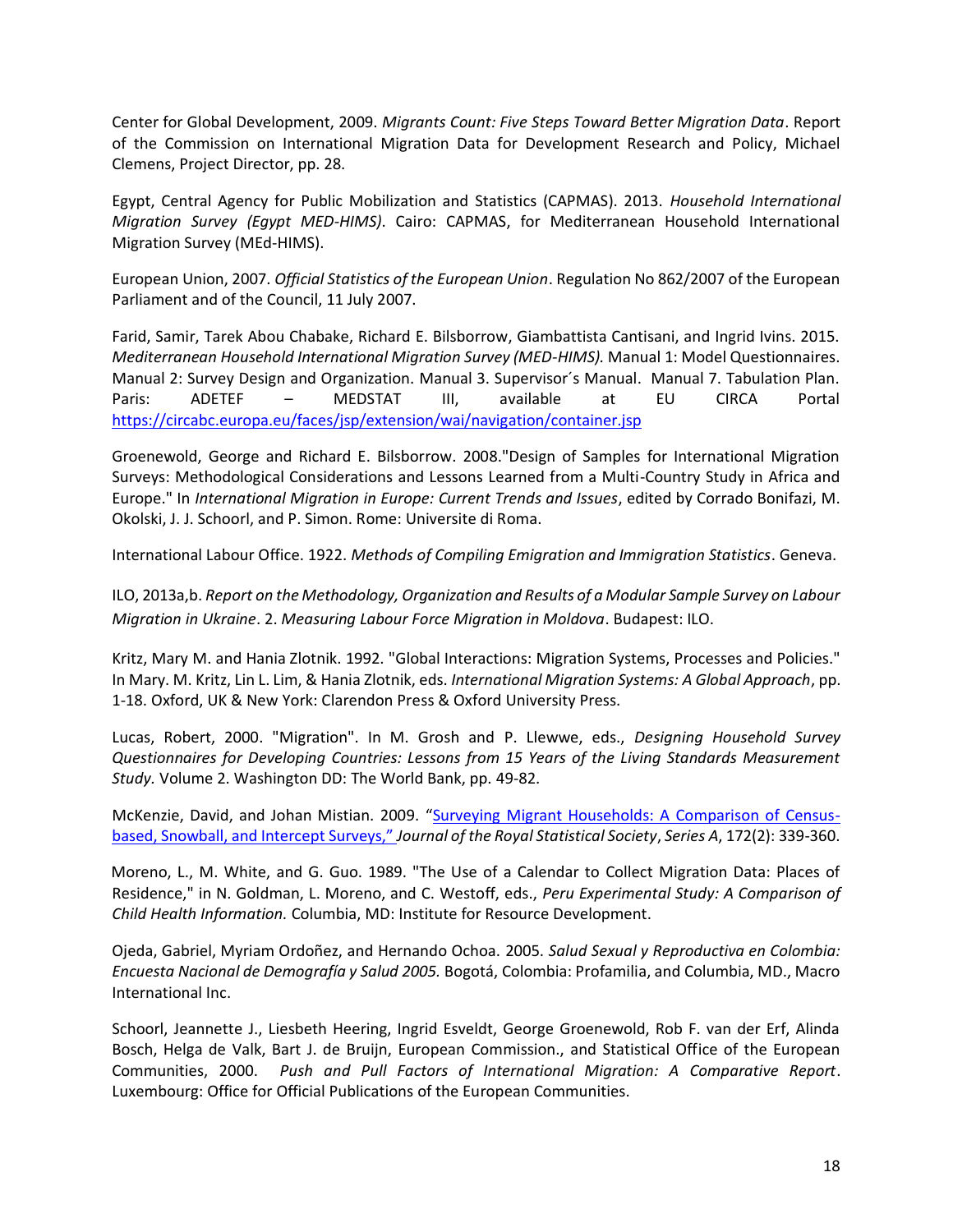Siegel, Jacob, and David Swanson, eds. 2004. *The Methods and Materials of Demography*, Second Edition, Elsevier Academic Press.

Sudman, Seymour, M. Sirken, and C. Cowan. 1988. "Sampling Rare and Elusive Populations." *Science*, 240 (20 May): 991-996.

Thailand, National Statistical Office). 2007. *The Labor Force Survey: Whole Kingdom, Quarter 4: October - December 2006. Report in Thai and English.* Bangkok: NSO, Ministry of Information and Communication Technology.

United Nations. 1949. *Problems of Migration Statistics*. Population Studies No. 5. New York: Lake Success, NY.

United Nations. 1953. *International Migration Statistics.* Statistical Papers, Series M, No. 20. New York: Department of Economic Affairs.

United Nations. 1980. *Recommendations on Statistics of International Migration,* Statistical Papers No. 58*.* New York: Department of International Economic and Social Affairs.

United Nations. 1985. *Consolidated Statistics of All International Arrivals and Departures: A Technical Report.* Studies in Methods, Series M, No. 36. New York: Department of International Economic and Social Affairs.

United Nations. 1986., *National Data Sources and Programmes for Implementing the United Nations Recommendations on Statistics of International Migration.* Studies in Methods, Series F, No. 37. New York: Department of International Economic and Social Affairs.

United Nations, 1998. *Recommendations on Statistics of International Migration, Revision 1.* Statistical Papers Series M, No. 58, Rev. 1*.* New York: UN Statistical Office.

United Nations, 2006. *International Migration and Development, Report of the Secretary General*. (A/60/871). New York: Department of Economic and Social Affairs.

United Nations. 2008. *Recommendations for Statistics on Population and Housing Censuses: Revision 2*. Series M, No. 67, Rev. 2. New York: UN Statistical Office.

United Nations. 2009a. *Human Development Report 2009: Overcoming Barriers; Human Mobility and Development*. New York: UN Development Program.

United Nations. 2013. *International Migration 2013* (Wall Chart). New York: Department of Economic and Social Affairs, Population Division.

UN General Assembly, 2014. *Resolution adopted by the General Assembly on 19 December 2014 [on the report of the Second Committee (A/69/470/Add.1)] 69/229. International migration and development*. A/RES/69/229 (4 Feb 2015).

UN General Assembly, 2016. *Report of the Secretary General on International Migration and Development*, A/71/296. Seventy-first session. 4 August.